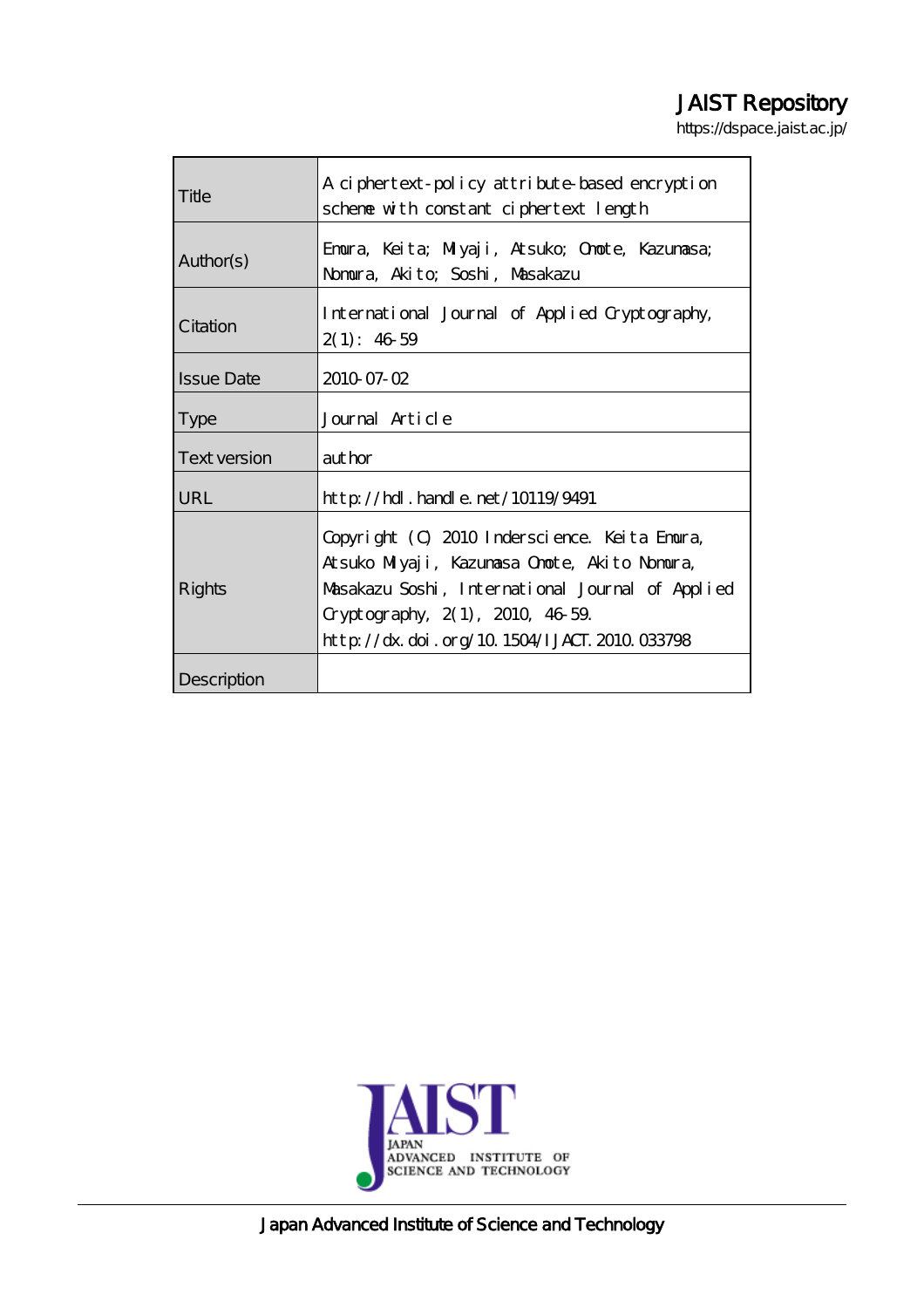# **A Ciphertext-Policy Attribute-Based Encryption Scheme with Constant Ciphertext Length**

## **Keita Emura**<sup>∗</sup> **, Atsuko Miyaji and Kazumasa Omote**

School of Information Science, Japan Advanced Institute of Science and Technology, Japan

E-mail: {k-emura, miyaji, omote}@jaist.ac.jp

∗ Corresponding author

## **Akito Nomura**

Mathematics Section, Division of Innovative Technology and Science, Graduate School of Natural Science and Technology, Kanazawa University, Japan E-mail: a-nomura@kanazawa-u.ac.jp

## **Masakazu Soshi**

Graduate School of Information Sciences, Hiroshima City University, Japan E-mail: soshi@hiroshima-cu.ac.jp

**Abstract:** An Attribute-Based Encryption (ABE) is an encryption scheme, where users with some attributes can decrypt ciphertexts associated with these attributes. The length of the ciphertext depends on the number of attributes in previous ABE schemes. In this paper, we propose a new Ciphertext-Policy Attribute-Based Encryption (CP-ABE) with constant ciphertext length. In our scheme, the number of pairing computations is also constant. In addition, the number of additional bits required from CPA-secure CP-ABE to CCA-secure CP-ABE is reduced by 90% with respect to that of the previous scheme.

**Keywords:** Ciphertext-Policy Attribute-based encryption; Constant Ciphertext Length.

**Reference** This paper should be made as follows: Emura, K., Miyaji, A., Nomura, A., Omote, K., and Soshi, M. (2010) 'A Ciphertext-Policy Attribute-Based Encryption Scheme with Constant Ciphertext Length', Int. J. Applied Cryptography, Vol\*\*, No\*,  $pp^{**-**}.$ 

**Biographical notes:** Keita Emura is a Ph.D student at JAIST (Japan Advanced Institute of Science and Technology). His research interests include cryptography and information security. He is a member of the Institute of Electronics, Information and Communication Engineers.

Atsuko Miyaji is a professor at JAIST. Her research interests include the application of projective varieties theory to cryptography and information security. She is a member of the International Association for Cryptologic Research, the Institute of Electronics, Information and Communication Engineers, the Information Processing Society of Japan, and of the Mathematical Society of Japan.

Akito Nomura is an associate professor at Kanazawa University. His research interests include algebraic number theory. He is a member of the Mathematical Society of Japan.

Kazumasa Omote is a research assistant professor at JAIST. His research interests include applied cryptography and network security. He is a member of the Information Processing Society of Japan.

Masakazu Soshi is an associate professor of Hiroshima City University. His research interests include quantum cryptography and IP traceback. He is a member of the Information Processing Society of Japan.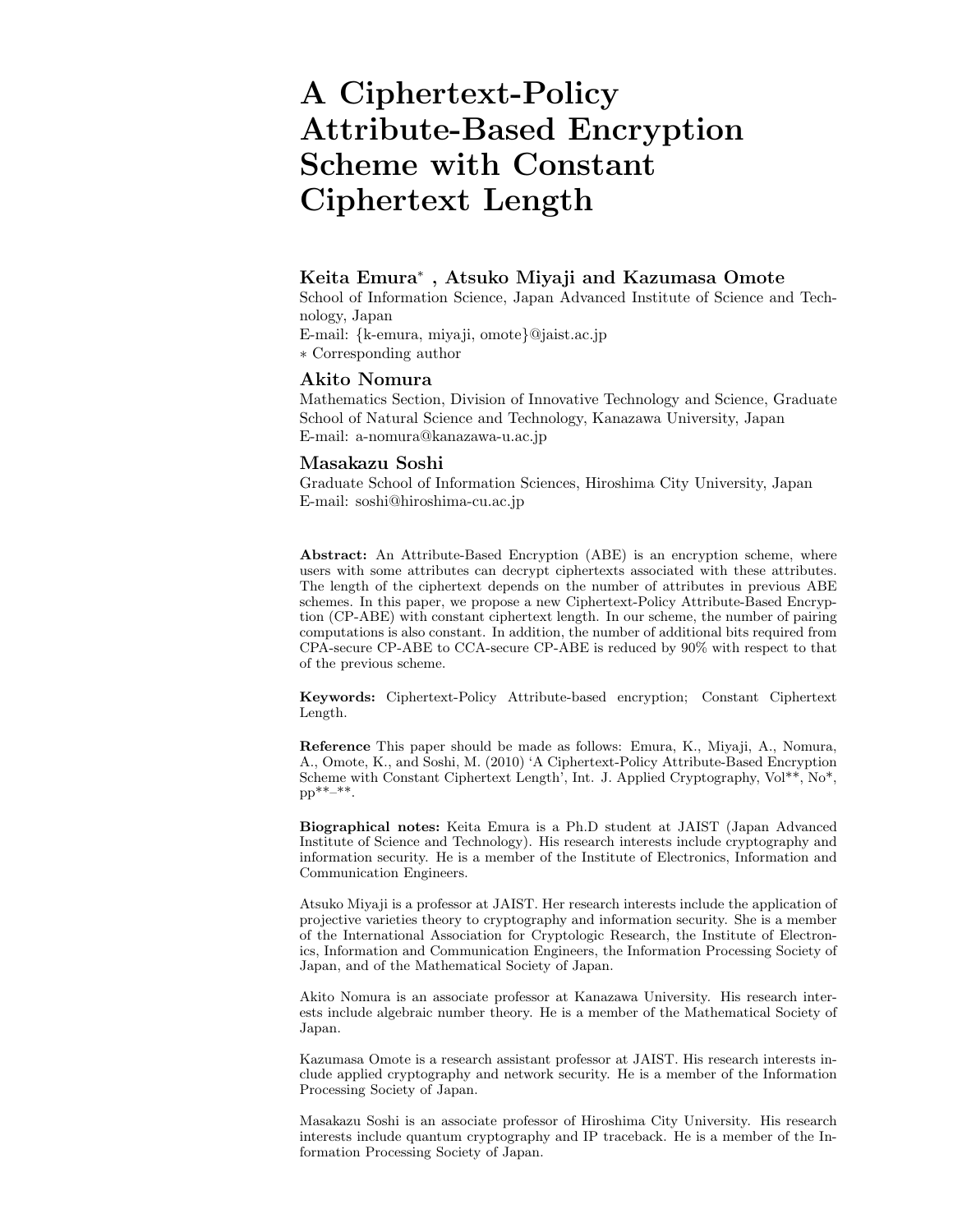#### **1 Introduction**

A user identity (such as the name, e-mail address and so on) can be used for accessing control of some resources. For example, in Identity-Based Encryption (IBE) schemes such as [9, 12], an encryptor can restrict a decryptor to indicate the identity of the decryptor. An Attribute-Based Encryption (ABE) is an encryption scheme, where users with some attributes can decrypt the ciphertext associated with these attributes. Although IBE schemes have a restriction such that an encryptor only indicates a single decryptor, in ABE schemes, an encryptor can indicate many decryptors by assigning common attributes of these decryptors such as gender, age, affiliation and so on. There are two kinds of ABE, Key-Policy ABE (KP-ABE) and Ciphertext-Policy ABE (CP-ABE). KP-ABE [18, 27] are schemes such that each private key is associated with an access structure. CP-ABE [5, 15, 17, 25, 32] are schemes such that each ciphertext is associated with an access structure. An application of KP-ABE is for a biometric system. If an IBE scheme is used to construct the biometric system, then a user's information (such as a finger-print, iris data and so on) is registered as the identity of the user. However, these values are somewhat changed since they depend on a user's condition, on humidity and so on. Therefore, the user is forced to manage secret keys corresponding to all identities. KP-ABE schemes with threshold structures can solve this problem to indicate a threshold value as an error-tolerant value. An application of CP-ABE is for an encrypted storage system. If 1 data is encrypted by using 1 encryption key, then the total number of encryption and decryption keys increases. If plural data are encrypted by using one encryption key, then a fine-grained access control is not achieved. To indicate the set of attributes of a decryptor such as affiliation, the CP-ABE scheme can achieve a fine-grained access control without increasing the number of keys. There are some extended ABE schemes such as ABE schemes with the multi-authority [14, 22], an attribute-based broadcast encryption scheme [23], and a CP-ABE scheme with recipient anonymity [25]. A problem of previous ABE schemes is that the length of the ciphertext depends on the number of attributes. Also, the number of pairing computations depends on the number of attributes. A Predicate Encryption Scheme (PES), where secret keys correspond to predicates, and where ciphertexts are associated with attributes, has been proposed in [11, 21]. It is shown that PES can be regarded as a kind of CP-ABE (see Appendix A and B in [25] for details). Both the [11] and [21] schemes also have the same problems, in that the length of the ciphertext and the number of pairing computations are not constant.

**Contribution.** In this paper, for the first time we propose a CP-ABE scheme with a constant length of ciphertext and a constant length of the number of pairing computations. The access structure used in our CP-ABE is constructed by AND-gates on multi-valued attributes. This is a sub-

Copyright  $\odot$  200x Inderscience Enterprises Ltd.

set of the access structures used in [15, 25]. Although previous CP-ABE schemes [5, 15, 17, 25, 32] can complement our access structures, the length of the ciphertext depends on the number of attributes. This means that, until our work, to the best of our knowledge, there has been no scheme that enables a constant ciphertext length with AND-gates on multi-valued attributes. Our scheme enables Chosen Plaintext Attack (CPA) security. In addition, we construct a Chosen Ciphertext Attack (CCA) secure CP-ABE scheme with constant ciphertext length by using the conversion method proposed in CN07 [15]. This is the main difference between this paper and the previous version [16].

**Organization** : The paper is organized as follows: Some definitions are presented in Section 2. The previous scheme is introduced in Section 3. Our scheme with CPA security and the CCA-conversion scheme are described in Section 4. The security proof of our scheme is presented in Section 5. Efficiency comparisons are made in Section 6. The security proof of our CCA-conversion scheme is presented in the Appendix.

#### **2 Preliminary**

In this section, some definitions are presented. Note that  $x \in_R S$  means x is randomly chosen for a set S.

#### **2.1 Bilinear Groups and Complexity Assumption**

**Definition 1.** (**Bilinear Groups**) *Bilinear groups and a bilinear map are defined as follows:*

- *1.*  $\mathbb{G}_1$  *and*  $\mathbb{G}_T$  *are cyclic groups of prime order p.*
- 2. g *is a generator of*  $\mathbb{G}_1$ .
- *3.* e *is an efficiently computable bilinear map*  $e : \mathbb{G}_1 \times$  $\mathbb{G}_1 \rightarrow \mathbb{G}_T$  *with the following properties.* 
	- *Bilinearity : for all*  $u, u', v, v' \in \mathbb{G}_1$ ,  $e(uu', v) =$  $e(u, v)e(u', v)$  and  $e(u, vv') = e(u, v)e(u, v')$ .
	- *Non-degeneracy* :  $e(g, g) \neq 1_{\mathbb{G}_T} (1_{\mathbb{G}_T} \text{ is the } \mathbb{G}_T \text{'s})$ *unit*)*.*

#### **Definition 2.** (**DBDH assumption**)

*The Decision Bilinear Diffie-Hellman (DBDH) problem in*  $\mathbb{G}_1$  *is a problem, for input of a tuple*  $(g, g^a, g^b, g^c, Z) \in$  $\mathbb{G}_1^4 \times \mathbb{G}_T$ , to decide whether  $Z = e(g, g)^{abc}$  or not. An algo-<br>with  $\mathbb{G}_1^a$  has a cluster of in a ships the DPDH angles in *rithm* A has advantage  $\epsilon$  in solving the DBDH problem in  $\mathbb{G}_1$  *if*  $Adv_{DBDH}(\mathcal{A}) := |\Pr[\mathcal{A}(g, g^a, g^b, g^c, e(g, g)^{abc})] = 0$  $Pr[\mathcal{A}(g, g^a, g^b, g^c, e(g, g)^z) = 0] \ge \epsilon(\kappa)$ , where  $e(g, g)^z \in$  $\mathbb{G}_T \setminus \{e(g, g)^{abc}\}.$  We say that the DBDH assumption holds *in*  $\mathbb{G}_1$  *if no PPT algorithm has an advantage of at least*  $\epsilon$ *in solving the DBDH problem in*  $\mathbb{G}_1$ *.*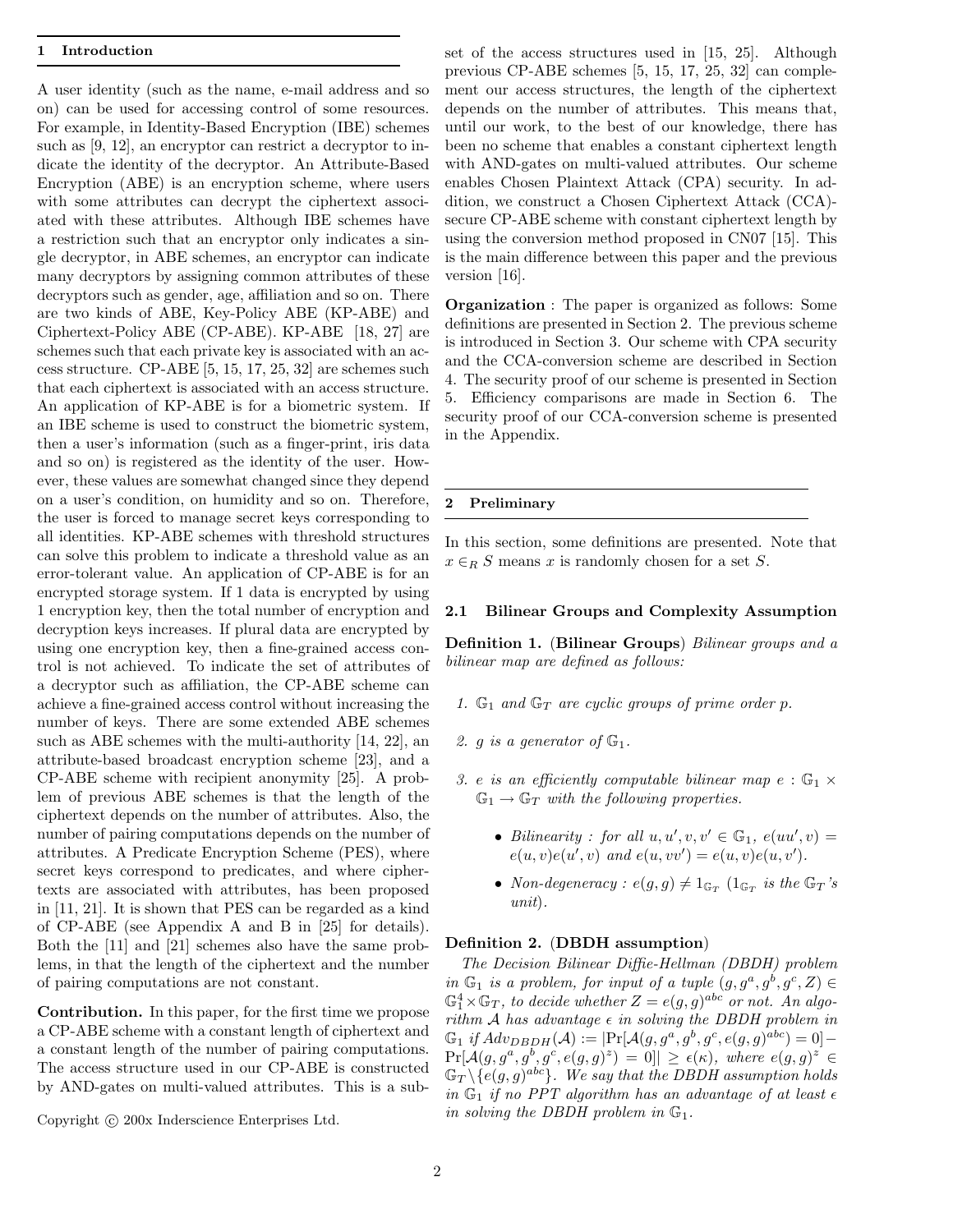#### **2.2 Definition of Access Structures**

Several access structures such as the threshold structure [27], the tree-based access structure [5, 17], AND-gates on positive and negative attributes with wildcards [15], AND-gates on multi-valued attributes with wildcards [25], and the linear access structure [32] are used in previous ABE schemes. In our scheme, we use AND-gates on multivalued attributes as follows:

**Definition 3.** Let  $\mathcal{U} = \{att_1, \ldots, att_n\}$  be a set of at*tributes. For att*<sub>i</sub>  $\in \mathcal{U}$ ,  $S_i = \{v_{i,1}, v_{i,2}, \ldots, v_{i,n_i}\}$  *is a set of*  $possible$  *values, where*  $n_i$  *is the number of possible values for* att<sub>i</sub>. Let  $L = [L_1, L_2, \ldots, L_n]$ ,  $L_i \in S_i$  *be an attribute list for a user, and*  $W = [W_1, W_2, \dots, W_n]$ ,  $W_i \in S_i$  be *an access structure. The notation*  $L \models W$  *expresses that an attribute list* L *satisfies an access structure* W*, namely,*  $L_i = W_i$   $(i = 1, 2, \ldots, n)$ .

The number of access structures is  $\prod_{i=1}^{n} n_i$ . For each *att<sub>i</sub>*, an encryptor has to *explicitly indicate* a status *y* from an encryptor has to *explicitly* indicate a status  $v_{i,*}$  from  $S_i = \{v_{i,1}, v_{i,2}, \ldots, v_{i,n_i}\}.$ 

## **2.2.1 Differences between the previous AND-gate structures [15, 25] and ours**

If  $n_i = 2$   $(i = 1, 2, \ldots, n)$ , then our structure is the same as the access structures [15] excluding wildcards. In [25], an access structure W is defined as  $W = [W_1, W_2, \dots, W_n]$ for  $W_i \subseteq S_i$ , and  $L \models W$  is defined as  $L_i \in W_i$  (i =  $1, 2, \ldots, n$ . This means that our access structure is a subset of these in [15, 25].

#### **2.2.2 Adequacy of AND-gate structures**

If flexible structures can be achieved (e.g., OR-gate, wildcards, tree-based structures, and so on), then we can achieve fine-grained access control. On the contrary, in our scheme, an encryptor must indicate all attribute, explicitly. We insist that AND-gate structures are the most basic usage, namely, an encryptor indicates a concrete set of attributes, and optionally takes advantage of flexible structures. We have only to accept AND-gate structures, then an efficient CP-ABE scheme can be constructed such as to produce a constant ciphertext length and to reduce the number of additional bits required from CPA-secure CP-ABE to CCA-secure CP-ABE. Furthermore, as a difference of secret sharing [28] (in this case, "AND-gate only" means the unanimous structure, namely, the number of access structures is only 1), the number of access structures is  $\prod_{i=1}^{n} n_i$ . We insist that no redundancy, namely without wild cards, is a reasonable restriction.

## **2.3 Ciphertext-Policy Attribute-Based Encryption Scheme (CP-ABE)**

CP-ABE is described using four algorithms, Setup, Key-Gen, Encrypt and Decrypt [15].

**Definition 4.** *Ciphertext-Policy Attribute-Based Encryption Scheme*

- Setup**:** *This algorithm takes as input the security parameter* κ*, and returns a public key* PK *and a master secret key* MK*.*
- KeyGen**:** *This algorithm takes as input* PK*,* MK *and a set of attributes* <sup>L</sup>*, and returns a secret key* SKL *associated with* L*.*
- Encrypt**:** *This algorithm takes as input* PK*, a message* <sup>M</sup> *and an access structure* W*. It returns a ciphertext* C *with the property that a user with* SKL *can decrypt* <sup>C</sup> *if and only if*  $L \models W$ .
- Decrypt**:** *This algorithm takes as input* PK*,* <sup>C</sup> *which was encrypted by*  $W$ *, and*  $SK_L$ *. It returns*  $M$  *if*  $SK_L$  *is associated with*  $L \models W$ .

## **2.4 Selective Game for CP-ABE**

The selective game for CP-ABE has been defined in [15]. This game captures the indistinguishability of messages and the collusion resistance of secret keys, namely, attackers cannot generate a new secret key by combining their secret keys. To capture the collusion resistance, multiple secret key queries can be issued by the adversary  $A$  after the challenge phase. This means that  $A$  can issue the Key-Gen queries  $L_1$  and  $L_2$  such as  $(L_1 \not\models W^*) \wedge (L_2 \not\models W^*)$ and  $(L_1 \cup L_2) \models W^*$ . This collusion resistance is an important property of the CP-ABE scheme, which has not been considered in Hierarchical IBE (HIBE) schemes such as in [8]. A weaker definition of CP-ABE has been considered [20], where an adversary cannot obtain secret keys associated with any  $att_i$  such that  $att_i \in L \models W^*$ . However, we do not use this weaker definition because it does not guarantee collusion resistance. The selective game for CP-ABE under the CCA is defined as follows:

**Definition 5.** *Selective Game for CP-ABE under the CCA*

- Init**:** *The adversary* <sup>A</sup> *sends the challenge access structure* W<sup>∗</sup> *to the challenger.*
- Setup**:** *The challenger runs* Setup *and* KeyGen*, and gives* PK *to* A*.*
- Phase 1**:** <sup>A</sup> *makes* KeyGen *and* Decryption *queries. Note that these queries can be repeated adaptively.*

KeyGen queries *:* <sup>A</sup> *sends an attribute list* <sup>L</sup> *to the challenger for a* KeyGen *query, where*  $L \not\models W^*$ . The *challenger answers with a secret key for these attributes.*

Decryption queries *:* <sup>A</sup> *sends a ciphertext* <sup>C</sup> *encrypted to* W*. If* C *is an invalid ciphertext, then* A *loses. The challenger answers the corresponding plaintext* M*.*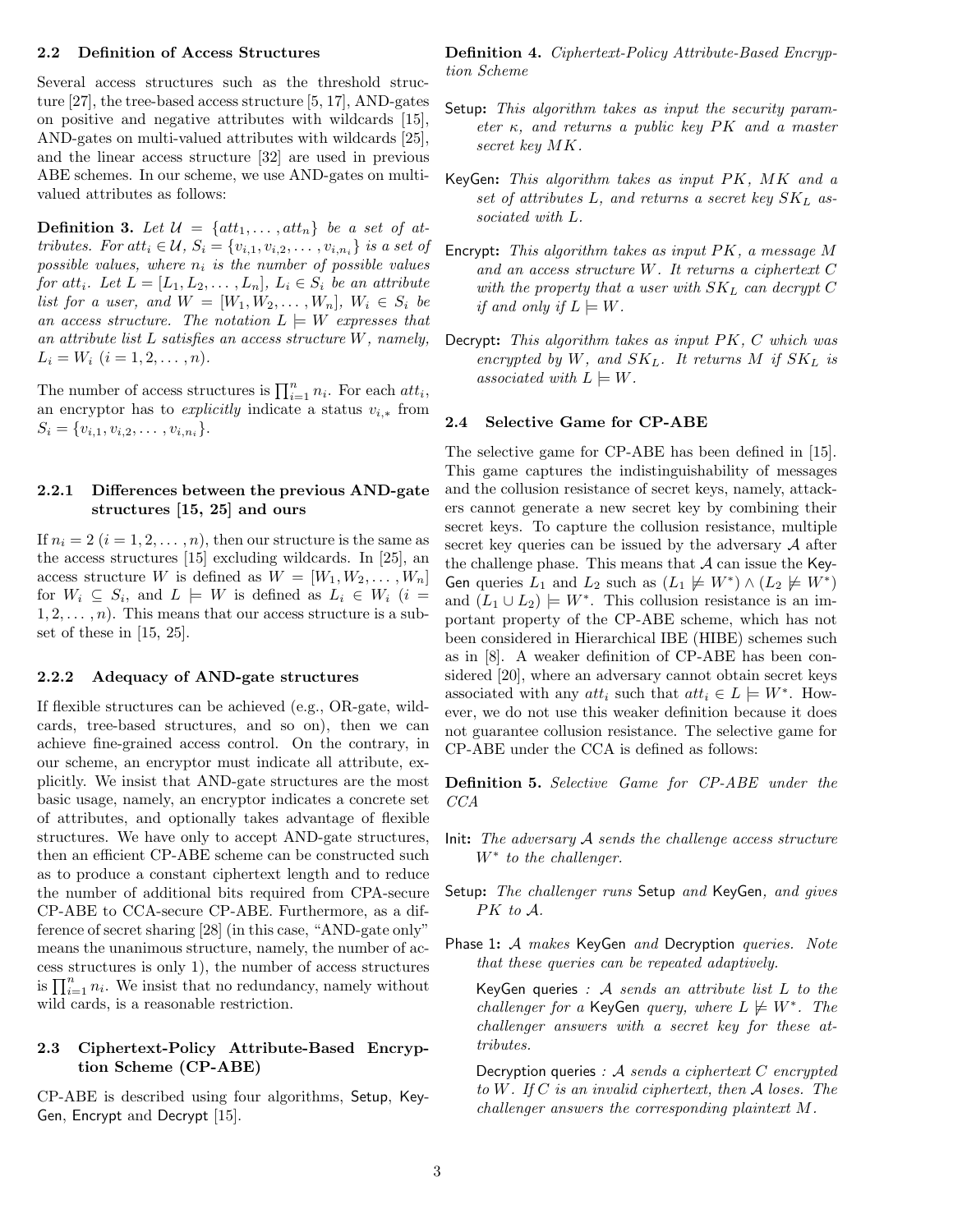- Challenge: A *sends two equal-length messages*  $M_0$  *and*  $M_1$ *to the challenger. The challenger chooses*  $\mu \in_R \{0, 1\}$ , *and runs*  $C^* =$  **Encrypt** $(PK, M_\mu, W^*)$ *. The challenger gives the challenge ciphertext*  $C^*$  *to*  $\mathcal{A}$ *.*
- Phase 2**:** *Same as Phase 1.* <sup>A</sup> *sends* <sup>L</sup> *to the challenger for a* KeyGen *query. The challenger answers with a secret key for these attributes.* Note that  $L \not\models W^*$ , *and these queries can be repeated adaptively.*

Guess: A *outputs a guess*  $\mu' \in \{0, 1\}$ .

*The advantage of* A *is defined as*  $Adv(A) := |Pr(\mu'|)$  $(\mu) - \frac{1}{2}$ |.

The selective game for CP-ABE under the CPA is simply defined in the same way as in the above game excluding Decryption queries. Our scheme is proven along with the selective game for CP-ABE under the CPA, and can be converted into the CP-ABE scheme that is proven along with the selective game for CP-ABE under the CCA.

#### **3 Previous CP-ABE**

In this section, we summarize a CPA-secure CP-ABE scheme (called the CN07-1 scheme) and a CCA-secure CP-ABE scheme (called the CN07-2 scheme) proposed in [15]. Let  $\mathcal{U} = \{\neg att_1, \ldots, \neg att_n\}$  be a set of negative attributes for a set of attributes U. We refer to attributes  $att_i \in U$ and their negations  $\neg att_i$  as literals. Let  $W = \bigwedge_{att_i \in I} a \overline{t} t_i$  has an access structure, where  $I \subseteq \mathcal{U}$  and  $a \overline{t} t_i$  is either be an access structure, where  $I \subseteq \mathcal{U}$  and  $a\overline{t}t_i$  is either att<sub>i</sub> or  $\neg$ att<sub>i</sub>. The public key elements  $T_i, T_{n+i}, T_{2n+i}$  correspond to the three properties of  $att_i$ , namely, *positive*, *negative* and *don't care*.

**Protocol 1.** *The CPA-secure CP-ABE Scheme [CN07- 1] [15]*

- Setup( $1^{\kappa}$ ): *A trusted authority* TA *chooses a prime number* p*, a bilinear group* G<sup>1</sup> *with order* p*, a generator*  $g \in \mathbb{G}_1$ *,*  $y \in_R \mathbb{Z}_p$  *and*  $t_i \in_R \mathbb{Z}_p$   $(i = 1, 2, \ldots, 3n)$ *, and computes*  $Y = e(g, g)^y$  *and*  $T_i = g^{t_i}$   $(i = 1, 2, ..., 3n)$ *.* TA *outputs*  $PK = (e, g, Y, T_1, \ldots, T_{3n})$  and  $MK =$  $(y, t_1, \ldots, t_{3n}).$
- KeyGen $(PK, MK, S)$ : *Every* att<sub>i</sub>  $\notin S$  *is implicitly considered to be a negative attribute.* TA *chooses*  $r_i \in R \mathbb{Z}_p$  $(i = 1, 2, ..., n)$ , sets  $r = \sum_{i=1}^{n} r_i$ , and computes  $\hat{D} = g^{y-r}$ . TA computes  $D_i$  and  $F_i$  as follows:

$$
D_i = \begin{cases} g^{\frac{r_i}{t_i}} & (att_i \in S) \\ g^{\frac{r_i}{t_{n+i}}} & (att_i \notin S) \end{cases},
$$
  

$$
F_i = g^{\frac{r_i}{t_{2n+i}}} (att_i \in \mathcal{U})
$$

TA outputs 
$$
SK = (\hat{D}, \{D_i, F_i\}_{i \in [1,n]})
$$
.

 $\mathsf{Encrypt}(PK, M, W)$ : *Let*  $W = \bigwedge_{att_i \in I} a\overline{t}t_i$ . An encryptor *chooses*  $s \in_R \mathbb{Z}_p$ *, and computes*  $C = M \cdot Y^s$  *and*  $\hat{C} =$ <sup>g</sup>s*. The encryptor computes* <sup>C</sup>i *as follows:*

$$
C_i = \begin{cases} T_i^s & (a\bar{t}t_i = att_i) \\ T_{n+i}^s & (a\bar{t}t_i = \neg att_i) \\ T_{2n+i}^s & (att_i \in \mathcal{U} \setminus I) \end{cases}
$$

*The encryptor outputs*  $C = (W, \tilde{C}, \hat{C}, \{C_i\}_{i \in [1,n]})$ .

Decrypt(PK, C, SK)**:** *A decryptor computes the pairing*  $e(C_i, D_i)$  (att<sub>i</sub>  $\in I$ ) and  $e(C_i, F_i)$  (att<sub>i</sub>  $\not\in I$ ) as fol*lows:*

$$
e(C_i, D_i) = \begin{cases} e(g^{t_i \cdot s}, g^{\frac{r_i}{t_i}}) & (a\bar{t}t_i = att_i) \\ e(g^{t_{n+i} \cdot s}, g^{\frac{r_i}{t_{n+i}}}) & (a\bar{t}t_i = \neg att_i) \end{cases}
$$
\n
$$
= e(g, g)^{r_i \cdot s}
$$
\n
$$
e(C_i, F_i) = e(g^{t_{2n+i} \cdot s}, g^{\frac{r_i}{t_{2n+i}}}) = e(g, g)^{r_i \cdot s}
$$
\n
$$
Then \frac{\tilde{C}}{e(\tilde{C}, \tilde{D}) \prod_{i=1}^n e(g, g)^{r_i \cdot s}} = M \cdot \frac{e(g, g)^{sy}}{e(g, g)^{s(y-r)} e(g, g)^{sr}} = M
$$
\n
$$
holds.
$$

To compute  $e(g, g)^{sr}$ , the decryptor has to compute either  $e(C_i, D_i)$  or  $e(C_i, F_i)$  for each i. This means that all  $C_i$  are included in a ciphertext, and thus the length of a ciphertext depends on the number of attributes  $n$ . Moreover, the CN07-1 scheme does not provide for adding new attributes after Setup. If some attributes are added after Setup, then some users (who have already obtained the secret key) can decrypt a ciphertext which one must not be able to decrypt. For example, let  $\mathcal{U} = \{att_1, att_2\},\$ and assume that a user  $U$  has secret keys of  $att_1$  and  $att_2$ , and that a ciphertext C is associated with  $W =$  $att_1 \wedge att_2$ . Then, U can decrypt a ciphertext associated with  $att_1 \wedge att_2 \wedge att_3$  without a secret key of  $att_3$ . Concretely, U ignores a part of the ciphertext for  $att_3$ . CP-ABE schemes which enable the addition of new attributes after Setup have been proposed in BSW07 [5] and in the 2nd-scheme of NYO08 [25]. If a user wants to decrypt a ciphertext with an access structure including newly added attributes, then the user must once more obtain a new secret key (including newly added attributes) from the trusted authority again. However, the security proof of both schemes contains no reduction, namely, it is proven under the generic group heuristic.

The CN07-1 scheme can be translated into a CCA-secure CP-ABE scheme by using Strongly Existentially Unforgeable (SEU) one-time signatures. This technique is the same as the CHK (Canetti, Halevi and Katz) technique [13] that is a generic construction for a CCA-secure public key encryption using a CPA-secure IBE and an SEU one-time signature. Let SigKeyGen, Sign and Verify be a signature scheme. SigKeyGen is a probabilistic algorithm which outputs a signing/verification key pair  $\langle K_s, K_v \rangle$ . Sign is a<br>probabilistic algorithm which outputs a signature  $\sigma$  from probabilistic algorithm which outputs a signature  $\sigma$  from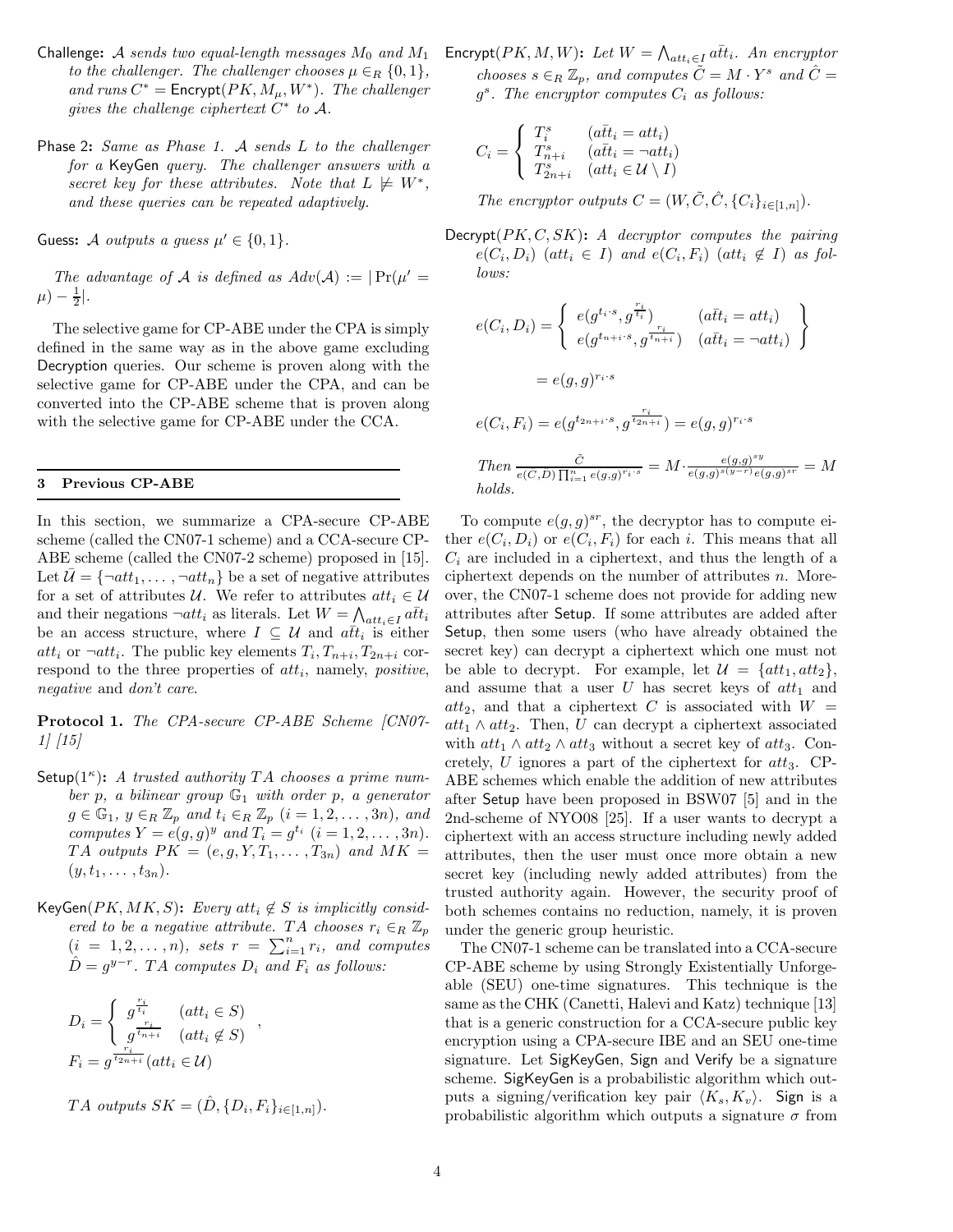$K_s$  and a message M. Verify is a deterministic algorithm which outputs a bit from  $\sigma$ ,  $K_v$  and M. If Verify outputs 1, this means that  $\sigma$  is a valid signature, and 0 otherwise. The security game of strong existential unforgeability under an adaptive chosen message attack [7] is defined as follows:

- **Definition 6.** Setup**:** *The challenger runs* SigKeyGen*, and obtains a signing key* <sup>K</sup>s *and a verification key*  $K_v$ *. The adversary* A *is given*  $K_v$ *.*
- Sign Queries**:** <sup>A</sup> *requests signatures on messages*  $M_1, M_2, \ldots, M_{q_s} \in \{0,1\}^*$ *, where*  $q_s$  *is the number of queries. The challenger answers*  $\sigma_i = \text{Sign}(K_s, M_i)$ *for each query. Note that these queries can be repeated adaptively.*
- Output**:** <sup>A</sup> *outputs a pair* (M∗, σ∗)*, and wins the game if*  $(M^*, \sigma^*) \notin \{(M_1, \sigma_1), \ldots, (M_{q_s}, \sigma_{q_s})\}$  *and* Verify $(K_v, \sigma^*, M^*)=1$ .

In the above definition, the forged pair  $M$  could have been signed previously. There are techniques which convert (non-strong) existentially unforgeable signatures into strong existentially unforgeable ones [10, 19, 30]. Especially, Huang et. al. [19] have proposed the generic transformation which converts any existentially unforgeable signature into SEU ones by using strong one-time signature schemes. We call this conversion way the HWZ conversion. Note that strong one-time signature schemes can be constructed from any one-way function-based one-time signature. The security game of strong one-time existential unforgeability [19] is simply defined as follows:

- **Definition 7.** Setup**:** *The challenger runs* SigKeyGen*, and obtains a signing key* <sup>K</sup>s *and a verification key*  $K_v$ . The adversary A is given  $K_v$ .
- Sign Queries**:** <sup>A</sup> *requests a signature on a message* <sup>M</sup> <sup>∈</sup>  ${0,1}^*$ *. The challenger answers*  $\sigma = \text{Sign}(K_s, M)$ *.*
- Output**:** <sup>A</sup> *outputs a pair* (M∗, σ∗)*, and wins the game if*  $(M^*, \sigma^*) \neq (M, \sigma)$  *and* Verify $(K_v, \sigma^*, M^*)=1$ .

Next, we summarize a CCA-secure CP-ABE scheme (called the CN07-2 scheme). Let m be the size of  $K_v$ ,  $K_{v,i}$  be the *i*-th bit of  $K_v$ , and  $\mathcal{M} = \{1, \ldots, m\}$ . Added to the construction of a CPA-secure scheme, a user has secret keys  $G_i^0$  and  $G_i^1$  ( $i \in \mathcal{M}$ ) associated with  $i \in \mathcal{M}$  (this<br>is a socret key of  $K_{i,j} = 0$ ) and  $m + i$  (this is a socret key is a secret key of  $K_{v,i} = 0$ ) and  $m + i$  (this is a secret key of  $K_{v,i} = 1$ , respectively.

**Protocol 2.** *The CCA-secure CP-ABE Scheme [CN07- 2] [15]*

Setup( $1^{\kappa}$ ): *A trusted authority* TA *chooses a prime number* p, a bilinear group  $\mathbb{G}_1$  *with order* p, a generator  $g \in$  $\mathbb{G}_1, y \in_R \mathbb{Z}_p, t_i \in_R \mathbb{Z}_p$   $(i = 1, 2, \ldots, 3n)$  and  $u_i \in_R \mathbb{Z}_p$  $(i = 1, 2, ..., 2m)$ *, and computes*  $Y = e(g, g)^y$ *,*  $T_i =$  $g^{t_i}$   $(i = 1, 2, \ldots, 3n)$  and  $U_i = g^{u_i}$   $(i = 1, 2, \ldots, 2m)$ .  $TA$  *outputs*  $PK = (e, g, Y, T_1, \ldots, T_{3n}, U_1, \ldots, U_{2m})$ *and*  $MK = (y, t_1, \ldots, t_{3n}, u_1, \ldots, u_{2m})$ .

KeyGen( $PK, MK, S$ ): *Every* att<sub>i</sub>  $\notin S$  *is implicitly considered to be a negative attribute.* TA *chooses*  $r_i \in_R \mathbb{Z}_n$  $(i = 1, 2, \ldots, n)$  and  $\omega_i \in_R \mathbb{Z}_p$   $(i = 1, 2, \ldots, m)$ *, sets*  $r = \sum_{i=1}^{n} r_i + \sum_{i=1}^{m} \omega_i$ , and computes  $\hat{D} = g^{y-r}$ . TA<br>computes  $D \cdot F \cdot G^0$  and  $G^1$  as follows: *computes*  $D_i$ ,  $F_i$ ,  $G_i^0$  *and*  $G_i^1$  *as follows:* 

$$
D_i = \begin{cases} g^{\frac{r_i}{t_i}} & (att_i \in S) \\ g^{\frac{r_i}{t_{n+i}}} & (att_i \notin S) \end{cases},
$$
\n
$$
F_i = g^{\frac{r_i}{t_{2n+i}}}(att_i \in \mathcal{U}), G_i^0 = g^{\frac{\omega_i}{u_i}}, G_i^1 = g^{\frac{\omega_i}{u_{m+i}}}
$$

$$
TA \t outputs \t SK \t= \t (D, \{D_i, F_i\}_{i \in [1,n]}, \{G_i^0, G_i^1\}_{i \in [1,m]}).
$$

 $\mathsf{Encrypt}(PK, M, W)$ : *Let*  $W = \bigwedge_{\text{att}_i \in I} \tilde{att}_i$ . An encryptor runs SigGenKey and obtains a signing/verification key *runs* SigGenKey *and obtains a signing/verification key pair*  $\langle K_s, K_v \rangle$ . The encryptor chooses  $s \in_R \mathbb{Z}_p$ , and *computes*  $\tilde{C} = M \cdot Y^s$  *and*  $\hat{C} = g^s$ *. The encryptor computes*  $C_i$   $(i = 1, 2, \ldots, n)$  *as follows:* 

$$
C_i = \begin{cases} T_i^s & (a\bar{t}t_i = att_i) \\ T_{n+i}^s & (a\bar{t}t_i = \neg att_i) \\ T_{2n+i}^s & (att_i \in \mathcal{U} \setminus I) \end{cases}
$$

The encryptor computes  $E_i$   $(i = 1, 2, \ldots, m)$  as fol*lows:*

$$
E_i = \begin{cases} U_i^s & (K_{v,i} = 0) \\ U_{m+i}^s & (K_{v,i} = 1) \end{cases}
$$

 $The$  encryptor computes a signature  $\sigma$  $\frac{\text{Sign}(K_s, \langle \tilde{W}, \tilde{C}, \hat{C}, \{C_i\}_{i \in [1,n]}, \{E_i\}_{i \in [1,m]})\rangle}{\text{The}.}$ *The encryptor outputs C* =  $(W, \sigma, K_v, \tilde{C}, \tilde{C}, \{C_i\}_{i \in [1,n]}, \{E_i\}_{i \in [1,m]})$ .

 $\text{Decrypt}(PK, C, SK):$  *A* decryptor checks<br>Nerify  $K = \sigma / W \tilde{C} \tilde{C} (SC)$  $\text{Verify}(K_v, \sigma, \langle W, \tilde{C}, \hat{C}, \{C_i\}_{i \in [1,n]}, \{E_i\}_{i \in [1,m]})\text{)}$ <br>*If*  $\sigma$  is valid, then the decreator computes the *i If* σ *is valid, then the decryptor computes the pairing*  $e(C_i, D_i)$  (att<sub>i</sub>  $\in$  I) and  $e(C_i, F_i)$  (att<sub>i</sub>  $\notin$  I) as *follows:*

$$
e(C_i, D_i) = \begin{cases} e(g^{t_i \cdot s}, g^{\frac{r_i}{t_i}}) & (a\bar{t}t_i = att_i) \\ e(g^{t_{n+i} \cdot s}, g^{\frac{r_i}{t_{n+i}}}) & (a\bar{t}t_i = \neg att_i) \end{cases}
$$
\n
$$
= e(g, g)^{r_i \cdot s}
$$

$$
e(C_i, F_i) = e(g^{t_{2n+i} \cdot s}, g^{\frac{r_i}{t_{2n+i}}}) = e(g, g)^{r_i \cdot s}
$$

*Moreover, for each*  $i \in \mathcal{M}$ *, the decryptor computes*  $e(E_i, G_i^0)$  (when  $K_{v,i} = 0$ ) and  $e(E_i, G_i^1)$  (when<br> $K_{v,i} = 1$ ) and obtains  $e(a, \alpha)^{\omega_i \cdot s}$  $K_{v,i} = 1$ , and obtains  $e(g, g)^{\omega_i \cdot s}$ .

Then 
$$
\frac{\tilde{C}}{e(\hat{C}, \hat{D}) \prod_{i=1}^{n} e(g,g)^{r_i \cdot s} \prod_{i=1}^{m} e(g,g)^{\omega_i \cdot s}}
$$

$$
M \cdot \frac{e(g,g)^{sy}}{e(g,g)^{s(y-r)} e(g,g)^{sr}} = M \text{ holds.}
$$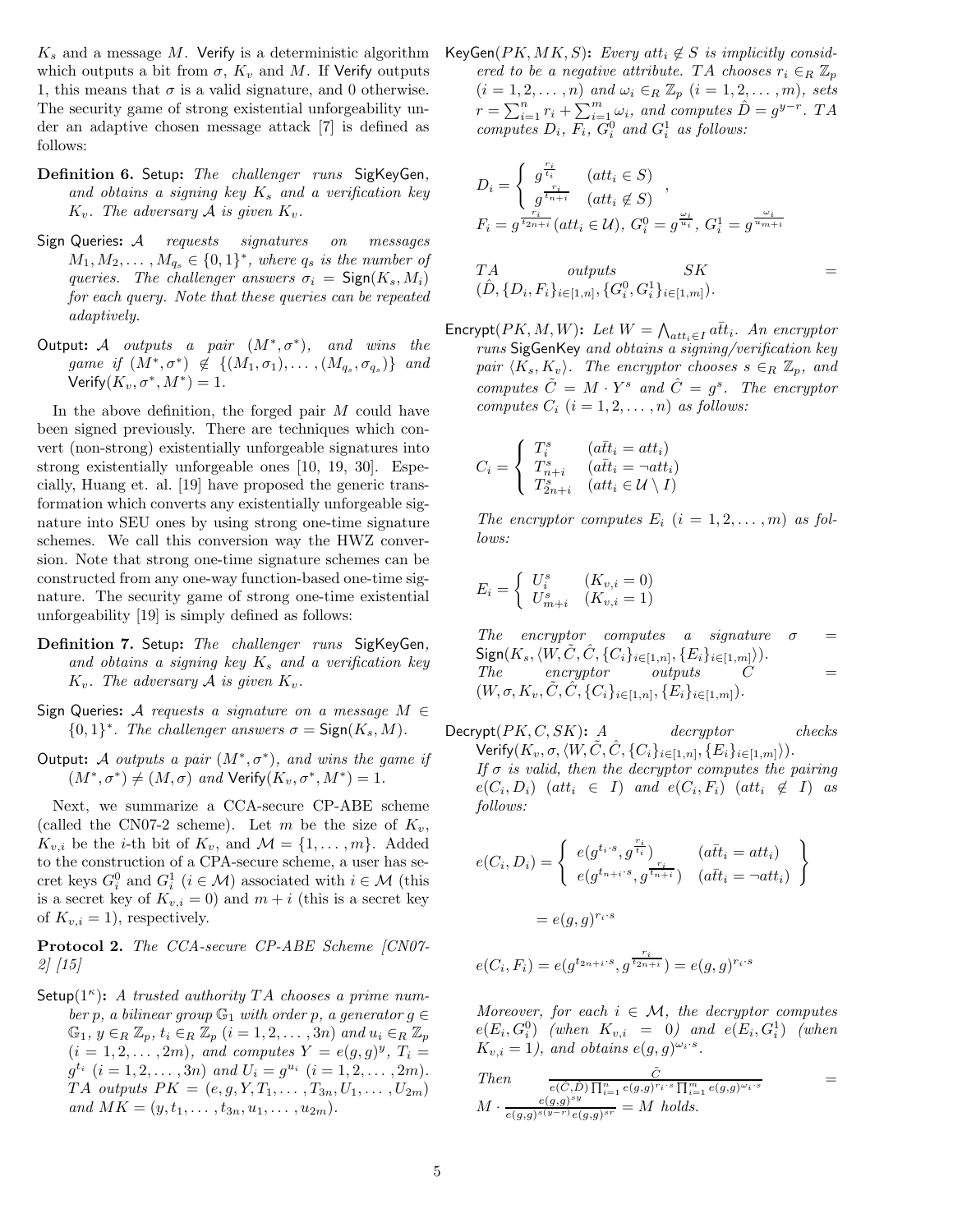To enable the CCA-secure scheme, the CN07-2 scheme has to require the additional values  $\{U_i\}_{i\in[1,2m]}$  as  $PK, \{u_i\}_{i\in[1,2m]}$  as  $MK, \{G_i^0, G_i^1\}_{i\in[1,m]}$  as  $SK$ , and  $(F_1)$ ,  $\ldots$   $\sigma K$ ) as C. Especially, the everybood of the  $(\{E_i\}_{i\in[1,m]}, \sigma, K_v)$  as C. Especially, the overhead of the length of ciphertext is  $m|\mathbb{G}_1|$  + signature size + m. If we require the BB short signature [7] as a SEU signature, the verification key<sup>1</sup> is  $(u, v) \in \mathbb{G}_1^2$ , and the signature is  $(\sigma, r) \in \mathbb{G}_1 \times \mathbb{Z}_p$ . Therefore, when we evaluate that  $m = 161 \times 2 = 322$  bits, the overhead is  $322 \times 161 + 321 + 322 = 52485$  bits and the total ciphertext length is  $(n+1)|\mathbb{G}_1|+|\mathbb{G}_T|+52485=161(n+1)+53505$  bits, where  $|p| = 160$  bits. Note that any SEU signature scheme can be regarded as a strong one-time signature scheme. Next, we evaluate the overhead when a strong one-time signature is used. In the HWZ conversion [19], Reyzin et. al.'s HORS (Hash to Obtain Random Subset) scheme [26] is recommended as a one-time signature scheme to convert a strong one-time signature scheme. The verification key length is 40960 bits, the signing key length is 61440 bits, and the signature length is 4800 bits in the *Strong* HORS setting recommended in [19]. An efficient strong one-time signature scheme based on a two-tier signature scheme has been proposed in [4]. The verification key length is 480 bits over a 160-bit elliptic curve group. Therefore, from the viewpoint of the length of ciphertext, the BB short signature is the best one.

#### **4 Our construction**

In this section, we propose a constant ciphertext length CP-ABE scheme.

## **4.1 The difficulty**

Our main aim is construction of a constant ciphertext length CP-ABE scheme. Here we explain how difficult is the construction of a constant ciphertext length CP-ABE scheme with access structures included wildcard expression. Under the wildcard setting, an encryptor does not expect what secret keys will be used. Concretely, we can construct a CP-ABE scheme such that a ciphertext will be decrypted using secret keys of a correct set of attributes L, and will not be decrypted using secret keys of an illegal set of attributes  $L'$ , where  $L' \cap L \neq L$ . However, it is difficult to treat a set of attributes  $L''$  such that  $L \subsetneq L''$  $(L$  is a proper subset of  $L'$ , since the encryptor cannot expect a redundancy part  $L'' \setminus L$ . This problem can be solved to admit the attribute depended number of ciphertexts. Here we show how to enable the wildcard expression in previous CP-ABE schemes [15, 25] without constant ciphertext length. For  $att_i$   $(i = 1, 2, ..., n)$ , we can construct a ciphertext  $C_i$  which can be decrypted by using a correct secret key of  $att_i$ , and cannot be decrypted by using a illegal secret key. This is the same situation of usual public key encryption scheme, and it is used in the (both) CN07 scheme [15]. In the CN07 scheme, an encryptor computes  $C_i$   $(i = 1, 2, ..., n)$  for  $att_i$  by using one of the public key  $(T_i, T_{n+1}, T_{2n+i})$ . Let W be an access structure chosen by the encryptor. If  $att_i \in W$ (resp.  $\neg att_i \in W$ ), then  $T_i$  (resp.  $T_{n+i}$ ) is used. Otherwise, if  $att_i \notin W$  (this means the encryptor does not care about  $att_i$ , then  $T_{2n+i}$  is used. A user has three kinds of secret keys (for positive or negative attributes and for wildcards), and decrypts  $C_i$  by using a "positive key"  $(att_i \in W)$  or a "negative key"  $(\neg att_i \in W)$ , or a "wildcard key"  $(at_i \notin W)$ . Therefore, every user has 2n secret keys, respectively. It is easy to construct a extended CN07 scheme with AND-gates on multi-valued attributes with wildcards. However, every users have  $\sum_{i=1}^{n} n_i$  secret keys,<br>respectively. However, this kind of construction requires respectively. However, this kind of construction requires the number of  $n$  ciphertexts. On the other hand, each user has only *n* secret keys in the NYO08 scheme [25]. However, the number of  $\sum_{i=1}^{n} n_i$  ciphertexts is required. An access structure W is defined as  $W - [W, W_0, W_1]$ access structure W is defined as  $W = [W_1, W_2, \dots, W_n]$ for  $W_i \subseteq S_i$ . If  $v_{i,t} \in W_i$ , then  $C_{i,t}$  is correctly computed. Otherwise, if  $v_{i,t} \notin W_i$ ,  $C_{i,t}$  is randomly chosen. A user has one state  $v_{i,\ell}$  ( $\ell \in [1, n_i]$ ) for each attribute  $att_i$ , and can decrypt  $C_{i,\ell}$  if  $v_{i,\ell} \in W_i$ . If  $S_i = W_i$ , then any user can decrypt a ciphertext corresponding to  $att_i$ , since all states of  $att_i$  are included in  $W_i$ . This means  $att_i$  is indicated as a wildcard, since the encryptor does not care about  $att_i$ . From the above considerations, the wildcard expression is achieved to provide the number of n (or  $\sum_{i=1}^{n} n_i$ ) cipher-<br>texts. Otherwise, in the AND-cates on multi-valued attexts. Otherwise, in the AND-gates on multi-valued attributes (without wildcard) setting, an encryptor does not have to expect a redundancy part, since an access structure is explicitly described. In addition, the sum of master keys  $t_{i,j}$  (described as  $\sum_{v_{i,j} \in W} t_{i,j}$ ) is applied to express an access structure W. This form enables the constant ciphertext length. Although a mapping  $W \to \sum_{v_i,j \in W} t_{i,j}$  is not one-to-one, the condition  $\sum_{v_{i,j} \in W} t_{i,j} \neq \sum_{v_{i,j} \in W'} t_{i,j}$ , where  $W \neq W'$ , holds with overwhelming probability. See Section 4.3 for details. A generic construction of an identity-based encryption scheme with wildcards (called WIBE for short) from any HIBE scheme has been proposed [2]. However, a user's secret key size is exponential in the depth of the hierarchy tree. To solve this problem, WIBE schemes also have been constructed based on the Watre's HIBE [31], the Boneh-Boyen HIBE [6], and the Boneh-Boyen-Goh HIBE [8], respectively. The length of the secret key linearly depends on the maximal hierarchy depth. However, these schemes do not enable the constant ciphertext length, since the length of ciphertext also linearly depends on the maximal hierarchy depth. Next, we discuss the difference between a CP-ABE scheme with AND-gates on multi-valued attributes (without wildcard) and a HIBE scheme. In a HIBE scheme, the user's identity in depth  $\ell$  is described using the set of identities from root node to own node such that  $I_{\ell} := ID_1 || ID_1 || \dots || ID_{\ell}.$ The user with the secret key of  $I_{\ell}$  can generate a new secret key of  $I_{\ell'}$ , where  $I_{\ell'} := I_{\ell} || ID_{\ell'}$ . On the other

<sup>&</sup>lt;sup>1</sup>Note that, in the original paper  $[7]$ , the verification key is  $(g_1, g_2, u, v, z) \in \mathbb{G}_1^4 \times \mathbb{G}_T$ . However,  $g_1, g_2$  and  $z = e(g_1, g_2)$  are regarded as common public values regarded as common public values.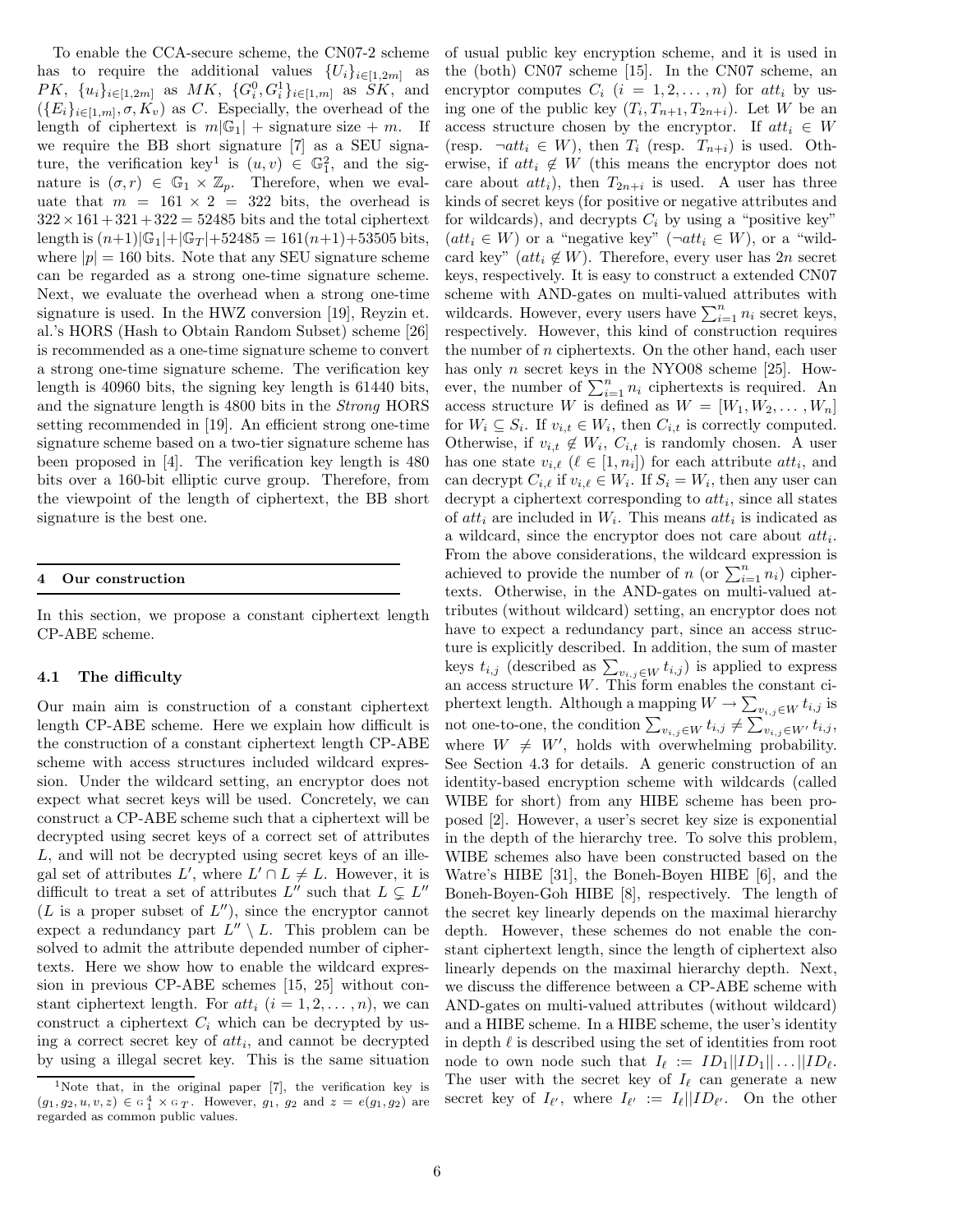hand, the CP-ABE scheme has to require the collusion resistance, namely, attackers cannot generate a new secret key by combining their secret keys. Therefore, proposing a constant ciphertext length CP-ABE scheme with ANDgates on multi-valued attributes is a challenging problem, because a HIBE scheme cannot be regarded as a CP-ABE scheme, since HIBE does not satisfy the collusion resistance property.

#### **4.2 Our schemes**

## **Protocol 3.** *Our CPA Secure CP-ABE Scheme with Constant Ciphertext Length*

- Setup(1<sup>κ</sup>): *A trusted authority* T*A chooses a prime num*ber p, a bilinear group  $(\mathbb{G}_1, \mathbb{G}_T)$  with order p, a gen*erator*  $g \in \mathbb{G}_1$ ,  $h \in \mathbb{G}_1$ ,  $y \in_R \mathbb{Z}_p$  *and*  $t_{i,j} \in_R \mathbb{Z}_p$  $(i \in [1, n], j \in [1, n_i])$ *. TA computes*  $Y = e(g, h)^y$ ,  $and T_{i,j} = g^{t_{i,j}} \ (i \in [1,n], j \in [1,n_i]).$  *TA outputs*  $PK = (e, g, h, Y, \{T_{i,j}\}_{i \in [1,n], j \in [1,n_i]})$  *and*  $MK =$  $(y, \{t_{i,j}\}_{i\in [1,n],j\in [1,n_i]}).$  Note that  $\forall L, L' \ (L \neq L'),$  $\sum_{v_{i,j}\in L} t_{i,j} \neq \sum_{v_{i,j}\in L'} t_{i,j}$  is assumed.
- KeyGen( $PK, MK, L$ ): TA *chooses*  $r ∈<sub>R</sub> Z<sub>p</sub>$ , *outputs*  $SK_L = (h^y(g^{\sum_{v_{i,j}\in L}t_{i,j}})^r, g^r)$ *, and gives*  $SK_L$  to a *user with* L*.*
- $\begin{array}{rcllcl}\n\text{Encryption:} & \text{Energy}(PK, M, W): & An \quad encryption \quad chosen \quad s & \in_R & \mathbb{Z}_p, \\
and & \text{computes} & C_1 & = & M \cdot Y^s, \quad C_2 & = & g^s \quad and\n\end{array}$  $C_3 = (\prod_{v_{i,j} \in W} T_{i,j})^s$ . The encryptor outputs  $C =$  $(W, C_1, C_2, C_3)$ *.*
- Decrypt(PK, C, SKL)**:** *A decryptor computes what follows:*

$$
C_1 \cdot e(C_3, g^r)
$$
  
\n
$$
e(C_2, h^y(g^{\sum_{v_{i,j}\in L} t_{i,j}})r)
$$
  
\n
$$
= \frac{M \cdot e(g, h)^{sy} e(g, g)^{sr \sum_{v_{i,j}\in W} t_{i,j}}}{e(g, h)^{sy} e(g, g)^{sr \sum_{v_{i,j}\in L} t_{i,j}}}
$$
  
\n
$$
= M
$$

#### **4.3 Construction of secret keys** *ti,j*

In our scheme,  $\sum_{v_i,j\in L} t_{i,j} \neq \sum_{v_i,j\in L'} t_{i,j}$  is assumed. If there exist L and L'  $(L \neq L')$  such that  $\sum_{v_{i,j} \in L} t_{i,j} =$ <br> $\sum_{v_{i,j} \in L'} t_{i,j}$ , a user with the attribute list L' can decrypt a  $\sum_{v_i, j \in L'} t_{i,j}$ , a user with the attribute list L' can decrypt a ciphertext associated with W, where  $L' \not\models W$  and  $L \models W$ . Note that the assumption holds with overwhelming probability  $\frac{p(p-1)\cdots(p-(N-1))}{p^N} > \frac{(p-(N-1))^N}{p^N} = (1 - \frac{N-1}{p})^N >$  $1 - \frac{N(N-1)}{p} > 1 - \frac{N^2}{p}$ , where  $N := \prod_{i=1}^{n} n_i$ . Therefore, if each secret key  $t_{i,j}$  is chosen at random from  $\mathbb{Z}_p$ , then our assumption is natural.

#### **4.4 CCA-conversion scheme**

Our scheme can be converted into a CCA-secure CP-ABE scheme by using the conversion method proposed in CN07 [15]. For  $K_v$ , let  $V_v = \{K_{v,1}, K_{v,2}, \ldots, K_{v,m}\}\$  be the set of bits of  $K_v$ ,  $u_{v,i}$  be  $u_i$  (if  $K_{v,i} = 0$ ) or  $u_{m+i}$  (if  $K_{v,i} = 1$ ), and  $U_{v,i} = g^{u_{v,i}}$ .

## **Protocol 4.** *Our CCA-Secure CP-ABE Scheme with Constant Ciphertext Length*

- Setup( $1^{\kappa}$ ): A trusted authority TA *chooses* a prime num*ber* p, a bilinear group  $(\mathbb{G}_1, \mathbb{G}_T)$  with order p, a gen*erator*  $g \in \mathbb{G}_1$ ,  $h \in \mathbb{G}_1$ ,  $y \in_R \mathbb{Z}_p$ ,  $t_{i,j} \in_R \mathbb{Z}_p$  $(i \in [1, n], j \in [1, n_i])$  and  $u_i \in_R \mathbb{Z}_p$   $(i = 1, 2, \ldots, 2m)$ . *TA computes*  $Y = e(g, h)^y$ ,  $T_{i,j} = g^{t_{i,j}}$   $(i \in [1, n], j \in$  $[1, n_i]$  *and*  $U_i = g^{u_i}$   $(i = 1, 2, ..., 2m)$ *. TA outputs*  $PK = (e, g, h, Y, \{T_{i,j}\}_{i \in [1,n], j \in [1,n_i]}, \{U_i\}_{i \in [1,2m]})$  and  $MK = (y, \{t_{i,j}\}_{i\in[1,n],j\in[1,n_i]}, \{u_i\}_{i\in[1,2m]})$ *. Note that*  $\forall L, L' \ (L \neq L') \ and \ \forall V_v, V_{v'} \ (V_v \neq V_{v'})$  $\left( \sum_{v_{i,j} \in L} t_{i,j} + \sum_{K_{v,i} \in V_v} u_{v,i} \right) \neq \left( \sum_{v_{i,j} \in L'} t_{i,j} + \right)$  $\sum_{K_{v',i}\in V_{v'}} u_{v',i})$  *is assumed.*
- $\mathsf{KeyGen}(PK, MK, L)$ :  $TA$  *chooses*  $r \in_R \mathbb{Z}_p$ ,<br> $\lim_{n \to \infty} \sum_{k=1}^{N} x_k \cdot \sum_{k=1}^{N} x_k \cdot \sum_{k=1}^{N} x_k \cdot \sum_{k=1}^{N} x_k \cdot \sum_{k=1}^{N} x_k \cdot \sum_{k=1}^{N} x_k \cdot \sum_{k=1}^{N} x_k \cdot \sum_{k=1}^{N} x_k \cdot \sum_{k=1}^{N} x_k \cdot \sum_{k=1}^{N} x_k \cdot \sum_{k=1}^{N} x_k \cdot \sum_{k=1}^{N}$  $computes$   $h^y(g^{\sum_{v_{i,j}\in L}t_{i,j}})^r, g^r$  and  $\{G_i^0\}$  $\begin{array}{lllll} \hbox{computes} & h^y(g^{2\omega_{i,j}\in L^{l_{i,j}}})^r, g^r & \hbox{and} & \{G_i^0\} & = \ g^{uir}, G_i^1 & = & g^{umi}r\}_{i\in[1,m]}, & \hbox{and} & \hbox{gives} & SK_L & = \ \hbox{in} & \mathbb{R} & \mathbb{R} & \mathbb{R} & \mathbb{R} \end{array}$  $(h^y(g^{\sum_{v_{i,j}\in L}t_{i,j}})^r, g^r, \{G_i^0, G_i^1\}_{i\in[1,m]})$  *to a user with* L*.*
- Encrypt(PK, M, W)**:** *An encryptor runs* SigGenKey *and obtains a signing/verification key pair*  $\langle K_s, K_v \rangle$ .<br>The examples absence  $\epsilon$  of  $\mathbb{Z}$  and some *The encryptor chooses*  $s \in_R \mathbb{Z}_p$ , and computes  $C_1 = M \cdot Y^s$ ,  $C_2 = g^s$  and  $C_3 =$  $\left( (\prod_{v_i,j\in W} T_{i,j})(\prod_{K_{v,i}\in V_v} U_{v,i}) \right)^s$ . The encryptor *computes a signature*  $\sigma = \text{Sign}(K_s, \langle W, C_1, C_2, C_3 \rangle)$ .<br>The encryptor outpute  $C - (W \sigma K, C_2, C_3)$ . *The encryptor outputs*  $C = (W, \sigma, K_v, C_1, C_2, C_3)$ *.*
- $\text{Decrypt}(PK, C, SK_L):$  *A* decryptor checks<br>Nerify  $K$ ,  $\sigma / W$ ,  $C_2$ ,  $C_3$ ) If  $\sigma$  is valid then  $\text{Verify}(K_v, \sigma, \langle W, C_1, C_2, C_3 \rangle)$ . If  $\sigma$  *is valid, then*<br>the decreptor computes what follows:  $\prod^m C^{b_v}$ *the decryptor computes what follows:*  $\prod_{i=1}^m G_i^{b_v}$  $(b_v = 0 \text{ if } K_{v,i} = 0, \text{ and } b_v = 1 \text{ if } K_{v,i} = 1), \text{ and}$

$$
\frac{C_1 \cdot e(C_3, g^r)}{e(C_2, h^y(g^{\sum_{v_{i,j} \in L} t_{i,j}})^r \prod_{i=1}^m G_i^{b_v})}
$$
\n
$$
= \frac{C_1 \cdot e(C_3, g^r)}{e(C_2, h^y(g^{((\sum_{v_{i,j} \in L} t_{i,j}) + (\sum_{K_{v,i} \in V_v} u_{v,i}))^r)}
$$
\n
$$
= \frac{M \cdot e(g, h)^{sy} e(g, g)^{sr((\sum_{v_{i,j} \in L} t_{i,j}) + (\sum_{K_{v,i} \in V_v} u_{v,i}))}}{e(g, h)^{sy} e(g, g)^{sr((\sum_{v_{i,j} \in L} t_{i,j}) + (\sum_{K_{v,i} \in V_v} u_{v,i}))}}
$$
\n
$$
= M
$$

## **4.5 Order of a finite group**

In our CCA-conversion scheme,  $(\sum_{v_{i,j}\in L} t_{i,j} + \sum_{v_{i,j}\in L} t_{i,j})$  $\sum_{K_{v,i}\in V_v} u_{v,i}$ )  $\neq$   $(\sum_{v_{i,j}\in L'} t_{i,j} + \sum_{K_{v',i}\in V_{v'}} u_{v',i})$  is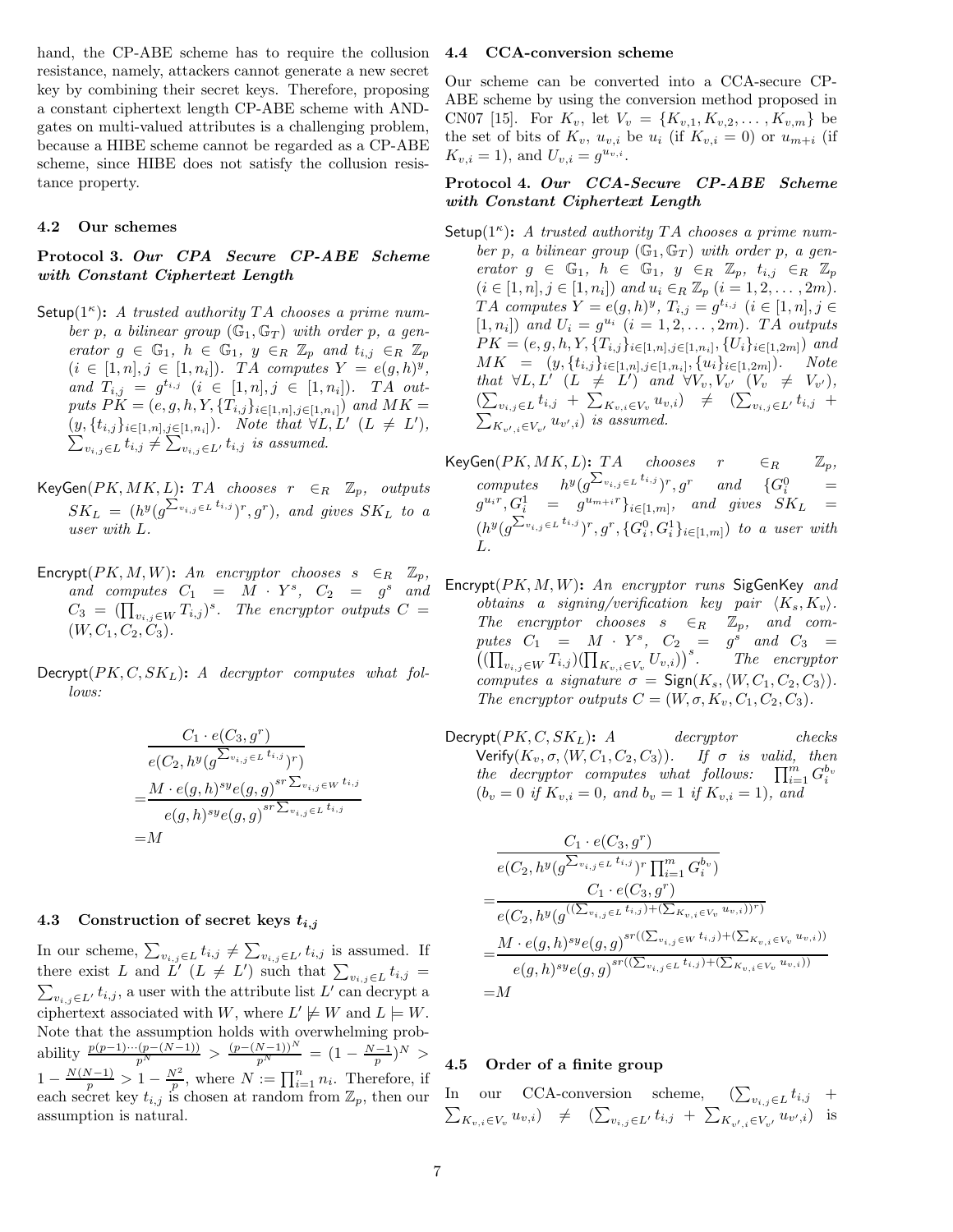assumed. This assumption holds with probability  $1-\frac{(2^m\prod_{i=1}^n n_i))^2}{n}$  $1 - \frac{(2 \ln \ln n)}{p}$ . If we use the BB short signature as a SEU signature scheme, then we can evaluate  $m = 322$ . We cannot use the same size finite groups  $\prod_{i=1}^{n} n_i = 2^{20}$ . We believe that this setting is enough in practice. Then, the length of a prime order n can be of the scheme  $(|p| = 160 \text{ bits})$ . Let  $n = 10 \text{ and}$ in practice. Then, the length of a prime order  $p$  can be 728 bits. Then the ciphertext length of our CCA-secure scheme is  $2|\mathbb{G}_1| + |\mathbb{G}_T| = 2 \times 729 + 4368 = 5826$  bits, whereas the ciphertext length of the CN07-2 scheme is  $161(n + 1) + 1020 + 322m + 321 + m = 55276$  bits. This means that our scheme can enable the CCA security with an approximately 4500 bits overhead, whereas the CN07-2 scheme requires an approximately 52500 bits overhead to enable the CCA security. To sum up, the number of additional bits required from CPA-secure CP-ABE to CCA-secure CP-ABE is reduced by 90% with respect to that of previous scheme.

## **5 Security Analysis**

In this section, we prove that our scheme is CPA-secure under the DBDH assumption.

**Theorem 1.** *Our scheme satisfies the indistinguishability of messages under the DBDH assumption and the chosen message attack.*

*Proof.* We suppose that the adversary  $A$  wins the selective CPA game for CP-ABE with the advantage  $\epsilon$ . Then we can construct an algorithm  $\beta$  that breaks the DBDH assumption with the advantage  $\frac{\epsilon}{2}(1-\frac{N^2}{p})$ , where  $N := \prod_{i=1}^n n_i$  is<br>the number of expressed access structures. The DBDH challenger selects  $a, b, c, z \in_R \mathbb{Z}_p$ ,  $\nu \in_R \{0, 1\}$ , and g, where  $\langle g \rangle = \mathbb{G}_1$ . If  $\nu = 0$ , then  $Z = e(g, g)^{abc}$ . Otherwise, if  $\nu = 1$ , then  $Z = e(g, g)^z$ . The DBDH challenger gives the DBDH instance  $(g, g^a, g^b, g^c, Z) \in \mathbb{G}_1^4 \times \mathbb{G}_T$  to  $\mathcal{B}$ . First,  $\mathcal{B}$  is given the shallness assess structure  $W^*$ . B. First, B is given the challenge access structure  $W^*$ from A. Let  $W^* = [W_1^*, \ldots, W_n^*]$ . B selects  $u \in_R \mathbb{Z}_p^*$ , and sets  $h = g^u$  and  $Y = e(g^a, (g^b)^u) = e(g, h)^{ab}$ . Moreover, B selects  $t'_{i,j} \in \mathbb{R} \mathbb{Z}_p$   $(i \in [1, n], j \in [1, n_i])$ , and sets<br>  $t_{i,j} = t'$  (in the case where  $v_{i,j} = W^*$ ) and  $t_{i,j} = bt'$  (in  $t_{i,j} = t'_{i,j}$  (in the case where  $v_{i,j} = W^*_i$ ) and  $t_{i,j} = bt'_{i,j}$  (in the case where  $v_{i,j} \neq W^*$ ) and computes public lows  $T_{i,j}$ the case where  $v_{i,j} \neq W_i^*$ , and computes public keys  $T_{i,j}$ <br> $(i \in [1, n], i \in [1, n])$  as follows:  $(i \in [1, n], j \in [1, n_i])$  as follows:

$$
T_{i,j} = g^{t_{i,j}} = \begin{cases} g^{t'_{i,j}} & (v_{i,j} = W_i^*) \\ (g^b)^{t'_{i,j}} & (v_{i,j} \neq W_i^*) \end{cases}
$$

B gives  $PK = (e, g, h, Y, \{T_{i,j}\}_{i \in [1,n], j \in [1,n_i]})$  to A. For KeyGen query L, there exists  $v_{i,\ell}$  such that  $v_{i,\ell} = L_i \wedge v_{i,\ell} \neq$  $W^*_i$ , since  $L \not\models W^*$ . Therefore,  $\sum_{v_{i,j} \in L} t_{i,j}$  can be repre-<br>cantal as  $\sum_{v_{i,j} \in L} t_{i,j}$  where  $T, T \in \mathbb{Z}$ . Been sented as  $\sum_{v_i,j\in L} t_{i,j} = T_1 + bT_2$ , where  $T_1, T_2 \in \mathbb{Z}_p$ .  $B$  can compute  $T_1$  and  $T_2$ , since both  $T_1$  and  $T_2$  are represented by the sum of  $t'_{i,j}$ . B chooses  $\beta \in_R \mathbb{Z}_p$ , sets  $r := \frac{\beta - ua}{T_2}$ , and computes  $SK_L = ((g^b)^\beta g^{\frac{T_1}{T_2}\beta}(g^a)^{-\frac{T_1u}{T_2}}, g^{\frac{\beta}{T_2}}(g^a)^{-\frac{u}{T_2}})$ . We show that  $SK_L$  is a valid secret key as follows:

$$
(g^{b})^{\beta} g^{\frac{T_{1}}{T_{2}}\beta} (g^{a})^{-\frac{T_{1}u}{T_{2}}} = g^{uab} \cdot g^{-uab} (g^{b})^{\beta} g^{\frac{T_{1}}{T_{2}}\beta} (g^{a})^{-\frac{T_{1}u}{T_{2}}}
$$
  

$$
= g^{uab} \cdot g^{\frac{T_{1}}{T_{2}}(\beta - ua)} \cdot g^{b(\beta - ua)}
$$
  

$$
= g^{uab} (g^{T_{1}} \cdot g^{bT_{2}})^{\frac{\beta - ua}{T_{2}}}
$$
  

$$
= g^{uab} (g^{T_{1} + bT_{2}})^{\frac{\beta - ua}{T_{2}}}
$$
  

$$
= h^{y} (g^{\sum_{v_{i,j} \in L} t_{i,j}})^{r},
$$

and

$$
g^{\frac{\beta}{T_2}}(g^a)^{-\frac{u}{T_2}} = g^{\frac{\beta - ua}{T_2}} = g^r
$$

If  $T_2 = 0 \mod p$ , then  $\beta$  aborts. If  $T_2 = 0 \mod p$  holds, then there exists L such that  $\sum_{v_{i,j}\in L} t_{i,j} = \sum_{v_{i,j}\in W^*} t_{i,j}$ holds. Therefore, this probability is at most  $\frac{N^2}{p}$ . See<br>Section 4.3 for details. For the challenge ciphertext B Section 4.3 for details. For the challenge ciphertext,  $\beta$ chooses  $\mu \in_R \{0,1\}$ , computes  $C_1^* = M_{\mu} \cdot Z^u$ ,  $C_2^* = g^c$ and  $C_3^* = (g^c)^{\sum_{v_{i,j} \in W^*} t'_{i,j}}$ , and sends  $(C_1^*, C_2^*, C_3^*)$  to A. Finally, A outputs  $\mu' \in \{0,1\}$ . B outputs 1 if  $\mu' = \mu$ , or outputs 0 if  $\mu' \neq \mu$ . If  $Z = e(g, g)^{abc}$ , then  $(C_1^*, C_2^*, C_3^*)$  is a valid ciphertext associated with  $W^*$ . Therefore,  $A$  has the advantage  $\epsilon$ . Hence,  $Pr[\mathcal{B} \to 1 | Z = e(g, g)^{abc}] = Pr[\mu' =$  $\mu|Z = e(g, g)^{abc}$ ] =  $\frac{1}{2} + \epsilon$ . Otherwise, if  $Z = e(g, g)^z$ , A has no advantage to distinguish a bit  $\mu$ , since all parts of the challenge ciphertext when  $\mu = 0$  and when  $\mu = 1$  have the same distributions. Hence,  $Pr[\mathcal{B} \to 0|Z = e(g, g)^{z}] =$  $Pr[\mu' \neq \mu | Z = e(g, g)^{z}] = \frac{1}{2}$ . It follows that  $\mathcal{B}$ 's advantage in the DBDH game is  $\frac{\epsilon}{2}(1 - \frac{N^2}{p})$ . 口

The CCA-conversion scheme is CCA secure under both the DBDH assumption and a signature scheme is strongly unforgeable. Proof of theorem 2 is given in the Appendix.

**Theorem 2.** *Our CCA-conversion scheme satisfies the indistinguishability of messages under the DBDH assumption and the chosen ciphertext attack.*

Although a symmetric bilinear map is required in these proofs, our schemes can be proven with an asymmetric bilinear map such as the Weil or Tate pairing  $e : \mathbb{G}_1 \times \mathbb{G}_2 \rightarrow$  $\mathbb{G}_T$  over MNT curves [24], where  $\mathbb{G}_1$  and  $\mathbb{G}_2$  are distinct groups. Then the indistinguishability of messages can be proven under the DBDH assumption over  $\mathbb{G}_2$  [3].

#### **6 Comparison**

Let  $PK$ ,  $MK$ ,  $SK$  and Ciphertext be the size of the public key, of the master key, of the secret key, and the ciphertext length excluding the access structure, respectively. Moreover, Enc. and Dec. are the computational times of encryption and decryption, respectively. We use the terms DBDH, DMBDH [27] and D-Linear [25] to refer to the Decision Bilinear Diffie-Hellman assumption, the Decision Modified Bilinear Diffie-Hellman assumption and the Decision Linear assumption, respectively. The notation  $|\mathbb{G}|$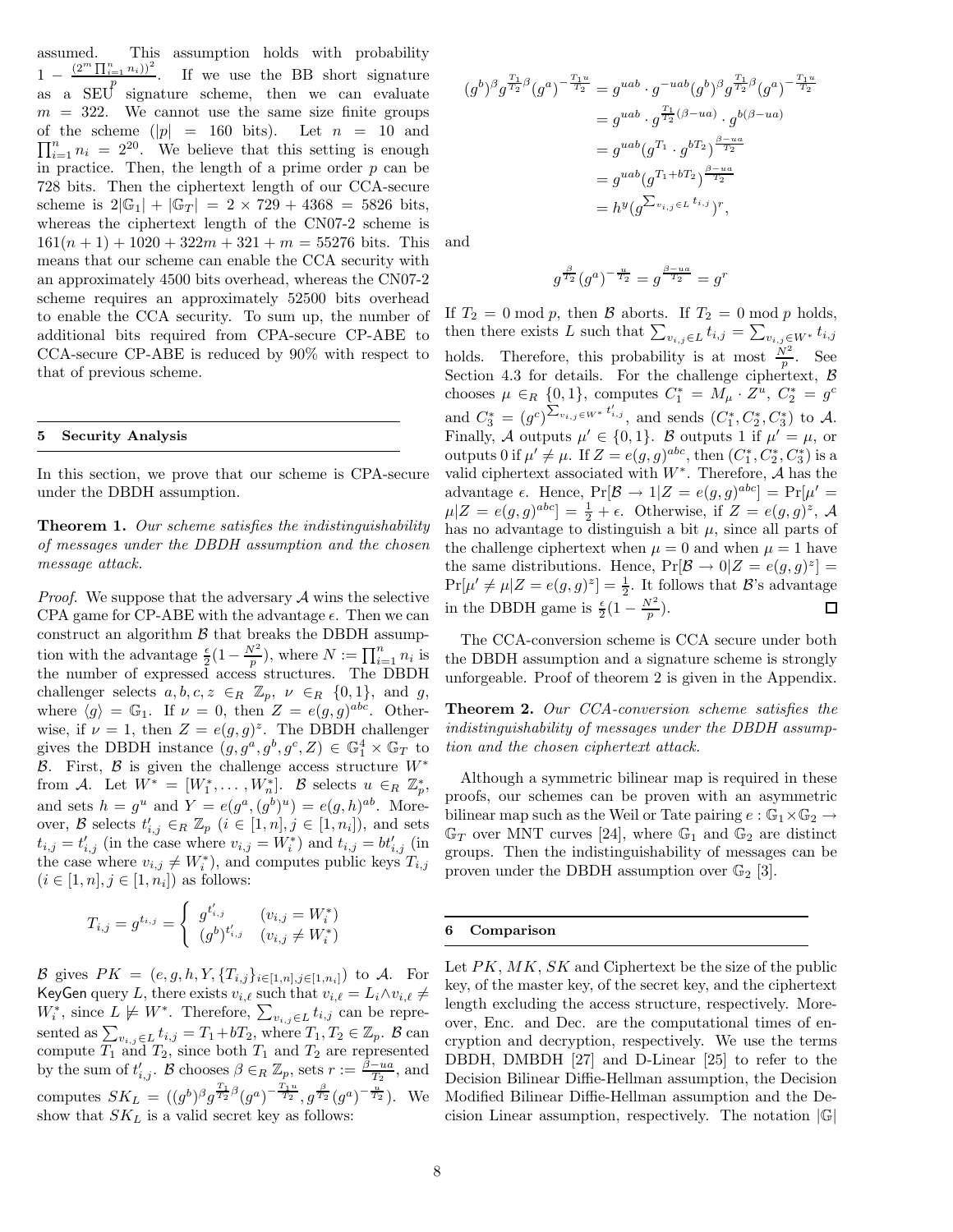| rapic re piac of cach value |                                                   |                               |                           |                                         |  |  |
|-----------------------------|---------------------------------------------------|-------------------------------|---------------------------|-----------------------------------------|--|--|
|                             | PK                                                | МK                            | SK                        | Ciphertext                              |  |  |
| SW05 [27]                   | $N' \mathbb{G}_1 + \mathbb{G}_T $                 | $(N'+1) \mathbb{Z}_p $        | $r_2 \mathbb{G}_1 $       | $r_1 \mathbb{G}_1 + \mathbb{G}_T $      |  |  |
| GPSW06 [18]                 | $N' \mathbb{G}_1 + \mathbb{G}_T $                 | $(N'+1) \mathbb{Z}_p $        | $r_2 \mathbb{G}_1 $       | $r_1 \mathbb{G}_1 + \mathbb{G}_T $      |  |  |
| CN07 [15]                   | $(N'+1) \mathbb{G}_1 + \mathbb{G}_T $             | $(N'+1) \mathbb{Z}_p $        | $(2n+1) \mathbb{G}_1 $    | $(n+1) \mathbb{G}_1 + \mathbb{G}_T $    |  |  |
| <b>BSW07</b> [5]            | $3 \mathbb{G}_1 + \mathbb{G}_T $                  | $ \mathbb{Z}_p + \mathbb{G} $ | $(2n+1) \mathbb{G}_1 $    | $(2r_2+1) \mathbb{G}_1 + \mathbb{G}_T $ |  |  |
| NYO08 <sup>[25]</sup>       | $(2N'+1) \mathbb{G}_1 + \mathbb{G}_T $            | $(2N'+1) \mathbb{Z}_p $       | $(3n+1) \mathbb{G}_1 $    | $(2N'+1) \mathbb{G}_1 + \mathbb{G}_T $  |  |  |
| W08 [32]                    | $2 \mathbb{G}_1 + \mathbb{G}_T $                  | $ \mathbb{G}_1 $              | $(1+n+r_2) \mathbb{G}_1 $ | $(1+r_1n) \mathbb{G}_1 + \mathbb{G}_T $ |  |  |
| Our CPA                     | $\overline{(2N'+3) \mathbb{G}_1 + \mathbb{G}_T }$ | $(N'+1) \mathbb{Z}_p $        | $2 \mathbb{G}_1 $         | $2 G_1  +  G_T $                        |  |  |
| scheme                      |                                                   |                               |                           |                                         |  |  |
| Our CCA                     | $(2N'+2m+3) \mathbb{G}_1 $                        | $(N'+2m+1) \mathbb{Z}_p $     | $2 \mathbb{G}_1  + 2m$    | $2 \mathbb{G}_1 + \mathbb{G}_T $        |  |  |
| scheme                      | $+ G_T $                                          |                               |                           |                                         |  |  |
|                             |                                                   |                               |                           |                                         |  |  |

**Table 1. Size of each value**

**Table 2. Computational time of each algorithm**

|                       | Enc.                                    | Dec.                                                |
|-----------------------|-----------------------------------------|-----------------------------------------------------|
| SW05 [27]             | $r_1\mathbb{G}_1+2\mathbb{G}_T$         | $r_1e + (r_1 + 1)\mathbb{G}_T$                      |
| GPSW06 [18]           | $r_1\mathbb{G}_1+2\mathbb{G}_T$         | $r_1e + (r_1 + 1)\mathbb{G}_T$                      |
| CN07 [15]             | $(n+1)\mathbb{G}_1+2\mathbb{G}_T$       | $(n+1)e + (n+1)\mathbb{G}_T$                        |
| <b>BSW07</b> [5]      | $(2r_1+1)\mathbb{G}_1+2\mathbb{G}_T$    | $2r_1e + (2r_1 + 2)\mathbb{G}_T$                    |
| NYO08 <sup>[25]</sup> | $(2N' + 1)\mathbb{G}_1 + 2\mathbb{G}_T$ | $(3n+1)e + (3n+1)\mathbb{G}_T$                      |
| W08 [32]              | $(1+3r_1n)\mathbb{G}_1+2\mathbb{G}_T$   | $(1+n+r_1)e + (3r_1-1)\mathbb{G}_1 + 3\mathbb{G}_T$ |
| Our CPA scheme        | $(n+1)\mathbb{G}_1+2\mathbb{G}_T$       | $2e+2\mathbb{G}_T$                                  |
| Our CCA scheme        | $(n+m+1)\mathbb{G}_1+2\mathbb{G}_T$     | $2e + (m+1)\mathbb{G}_2 + 2\mathbb{G}_T$            |

**Table 3. Expressiveness of policy**

| SW05 [27]             | Threshold Structure                                          |
|-----------------------|--------------------------------------------------------------|
| GPSW06 [18]           | Tree-based Structure                                         |
| $CN07-1$ [15]         | AND-gates on positive and negative attributes with wildcards |
| <b>BSW07</b> [5]      | Tree-Based Structure                                         |
| $W08$ [32]            | Linear Structure                                             |
| NYO08 <sup>[25]</sup> | AND-gates on multi-valued attributes with wildcards          |
| Our schemes           | AND-gates on multi-valued attributes                         |

Table 4. Performance Results for  $n = 3$ 

|                       | Enc. Time   | Dec. Time   |
|-----------------------|-------------|-------------|
| CN07-1 [15]           | $0.028$ sec | $0.031$ sec |
| NYO08 <sup>[25]</sup> | $0.032$ sec | $0.078$ sec |
| Our CPA scheme        | $0.015$ sec | $0.015$ sec |

is the bit-length of the element which belongs to G. Let the notations  $k\mathbb{G}$  and  $ke$  (where  $k \in \mathbb{Z}_{>0}$ ) be the k-times calculation over the group G and pairing, respectively. Let  $\mathcal{U} = \{att_1, att_2, \ldots, att_n\}$  be the set of attributes. Let  $\gamma_1$  $(|\gamma_1| = r_1)$  be a set of attributes associated with the ciphertext, and  $\gamma_2$  ( $|\gamma_2| = r_2$ ) a set of attributes associated with the secret key. Actually,  $\gamma_2$  is different for each user. Let  $N' := \sum_{i=1}^{n} n_i$  be the total number of possible state-<br>ments of attributes. The computational time over  $\mathbb{Z}$  is ments of attributes. The computational time over  $\mathbb{Z}_p$  is ignored as usual. Note that SW05 [27] and GPSW06 [18] do not consider the multi-valued attributes. They assign each attribute  $att_i$  with a leaf node of an attribute tree. To estimate the same level, we show the result in the case of that each multi-valued attribute  $v_{i,j}$  is assigned with a leaf node of an attribute tree. Our scheme is efficient in that the ciphertext length and the costs of decryption do not depend on the number of attributes. In particular, the number of pairing computations is constant. No previous schemes provide these properties. An access structure is constructed by AND-gates on multi-valued attributes defined in section 2.2, which is a subset of the access structures in [25]. To the best of our knowledge, our scheme is the first constant ciphertext length CP-ABE with ANDgates on multi-valued attributes.

Our scheme does not provide recipient anonymity when a symmetric bilinear group is applied. Concretely, for an access structure  $W'$ , an attacker can run the DDH test  $e(C_2, \prod_{v_{i,j}\in W'} T_{i,j}) \stackrel{?}{=} e(C_3, g)$ . Then, the attacker can de-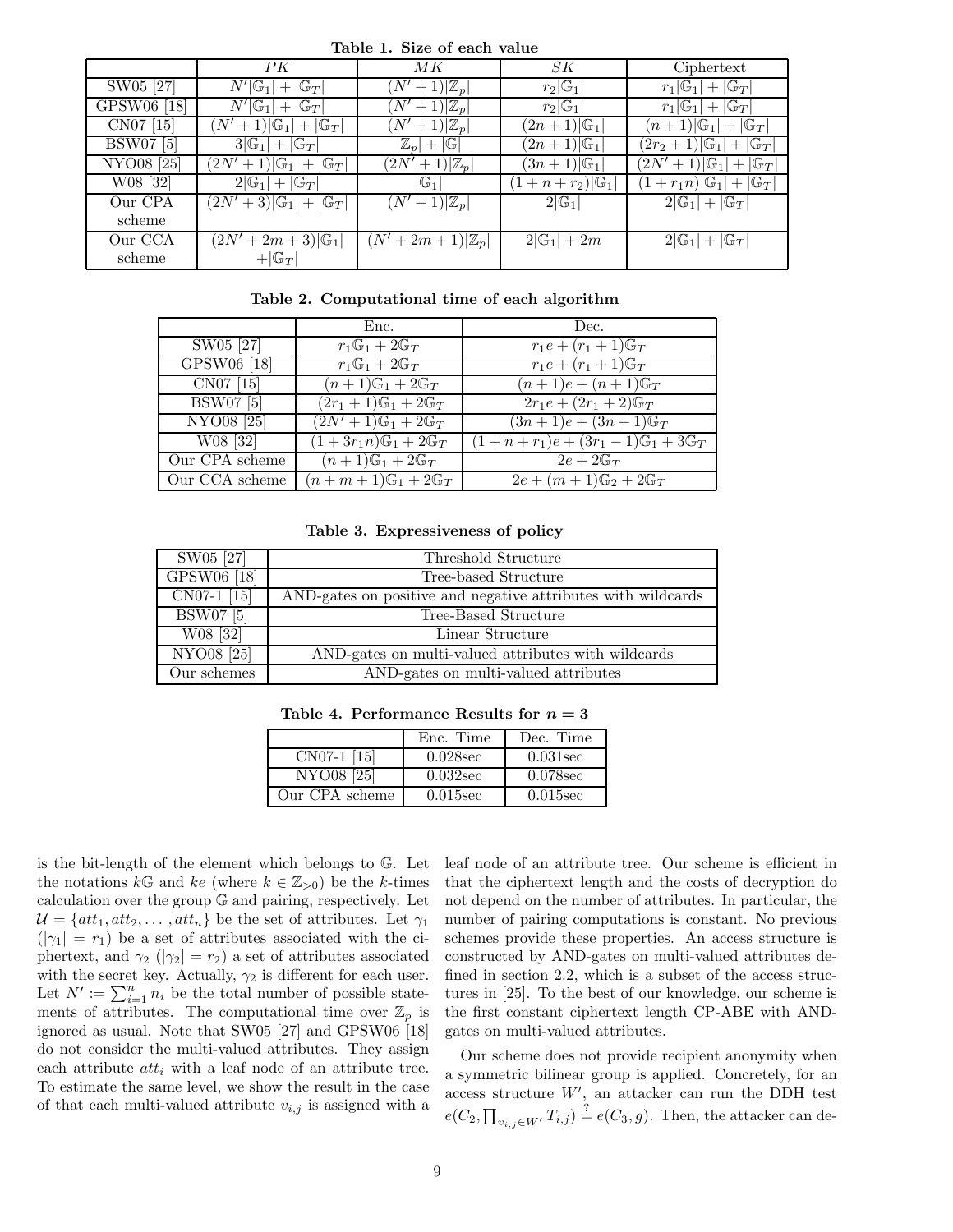termine whether an encryptor used the policy  $W'$  or not. When a DDH-hard bilinear group is applied, namely, the eXternal Diffie-Hellman (XDH) assumption holds, we can show that our scheme enables the property of the hidden encryptor-specified policies in the generic bilinear group model [5, 8, 29]. Let  $g_2 \in \mathbb{G}_2$  and  $g_1 = \psi(g_2) \in \mathbb{G}_1$  be generators, where  $\psi$  is an efficiently computable isomorphism  $\mathbb{G}_2 \to \mathbb{G}_1$ . We say that the XDH assumption holds if the DDH problem is hard in  $\mathbb{G}_1$ , namely,  $\psi^{-1}$  is uncomputable. In the same way as shown in [25], we have only to show that the adversary cannot run the DDH test, even if the adversary is given  $g_1$ ,  $g_1^s$ , and all  $T_{i,j} = g_i^{t_{i,j}}$ .<br>He denotes YDU equivariant where the education cannot Under the XDH assumption, where the adversary cannot compute  $g_2^{t_{i,j}} \in \mathbb{G}_2$  from  $g_1^{t_{i,j}} \in \mathbb{G}_1$ , this condition holds.

The CN07-1 scheme [15], the NYO08 scheme [25] and ours are implemented with *the same access structure*  ${v_{1,1}, v_{2,1}, v_{3,1}}$ , by using the Pairing-Based Cryptography (PBC) Library ver. 0.4.18 [1]. The performance results are shown in Table 4. Our experiment was performed by using a PC with an Intel(R) Core(TM)2 Duo CPU P8400 2.26GHz Windows Vista Home Premium Edition Service Pack 1. The execution of our scheme takes a very small amount of time, which is quite feasible for practical implementation. When  $n = 3$ , our decryption algorithm is approximately twice as fast as that of the CN07-1 scheme, and approximately five times faster than that of the NYO08 scheme.

#### **7 Conclusion**

In this paper, we propose a constant ciphertext length CP-ABE with AND-gates on multi-valued attributes. Moreover, the number of pairing computations is also constant. In addition, the number of additional bits required from CPA-secure CP-ABE to CCA-secure CP-ABE is reduced by 90% with respect to that of previous scheme. To the best of our knowledge, this is the first such construction.

#### **REFERENCES**

- [1] The pairing-based cryptography (pbc) library. http://crypto.stanford.edu/pbc/.
- [2] Michel Abdalla, Dario Catalano, Alexander W. Dent, John Malone-Lee, Gregory Neven, and Nigel P. Smart. Identity-based encryption gone wild. In *ICALP (2)*, pages 300–311, 2006.
- [3] Michel Abdalla, Alexander W. Dent, John Malone-Lee, Gregory Neven, Duong Hieu Phan, and Nigel P. Smart. Identity-based traitor tracing. In *Public Key Cryptography*, pages 361–376, 2007.
- [4] Mihir Bellare and Sarah Shoup. Two-tier signatures, strongly unforgeable signatures, and fiat-shamir without random oracles. In *Public Key Cryptography*, pages 201–216, 2007.
- [5] John Bethencourt, Amit Sahai, and Brent Waters. Ciphertext-policy attribute-based encryption. In *IEEE Symposium on Security and Privacy*, pages 321– 334, 2007.
- [6] Dan Boneh and Xavier Boyen. Efficient selective-id secure identity-based encryption without random oracles. In *EUROCRYPT*, pages 223–238, 2004.
- [7] Dan Boneh and Xavier Boyen. Short signatures without random oracles and the sdh assumption in bilinear groups. *J. Cryptology*, 21(2):149–177, 2008.
- [8] Dan Boneh, Xavier Boyen, and Eu-Jin Goh. Hierarchical identity based encryption with constant size ciphertext. In *EUROCRYPT*, pages 440–456, 2005.
- [9] Dan Boneh and Matthew K. Franklin. Identity-based encryption from the weil pairing. *SIAM J. Comput.*, 32(3):586–615, 2003.
- [10] Dan Boneh, Emily Shen, and Brent Waters. Strongly unforgeable signatures based on computational diffiehellman. In *Public Key Cryptography*, pages 229–240, 2006.
- [11] Dan Boneh and Brent Waters. Conjunctive, subset, and range queries on encrypted data. In *TCC*, pages 535–554, 2007.
- [12] Xavier Boyen and Brent Waters. Anonymous hierarchical identity-based encryption (without random oracles). In *CRYPTO*, pages 290–307, 2006.
- [13] Ran Canetti, Shai Halevi, and Jonathan Katz. Chosen-ciphertext security from identity-based encryption. In *EUROCRYPT*, pages 207–222, 2004.
- [14] Melissa Chase. Multi-authority attribute based encryption. In *TCC*, pages 515–534, 2007.
- [15] Ling Cheung and Calvin C. Newport. Provably secure ciphertext policy abe. In *ACM Conference on Computer and Communications Security*, pages 456–465, 2007.
- [16] Keita Emura, Atsuko Miyaji, Akito Nomura, Kazumasa Omote, and Masakazu Soshi. A ciphertextpolicy attribute-based encryption scheme with constant ciphertext length. In *ISPEC*, pages 13–23, 2009.
- [17] Vipul Goyal, Abhishek Jain, Omkant Pandey, and Amit Sahai. Bounded ciphertext policy attribute based encryption. In *ICALP (2)*, pages 579–591, 2008.
- [18] Vipul Goyal, Omkant Pandey, Amit Sahai, and Brent Waters. Attribute-based encryption for fine-grained access control of encrypted data. In *ACM Conference on Computer and Communications Security*, pages 89–98, 2006.
- [19] Qiong Huang, Duncan S. Wong, and Yiming Zhao. Generic transformation to strongly unforgeable signatures. In *ACNS*, pages 1–17, 2007.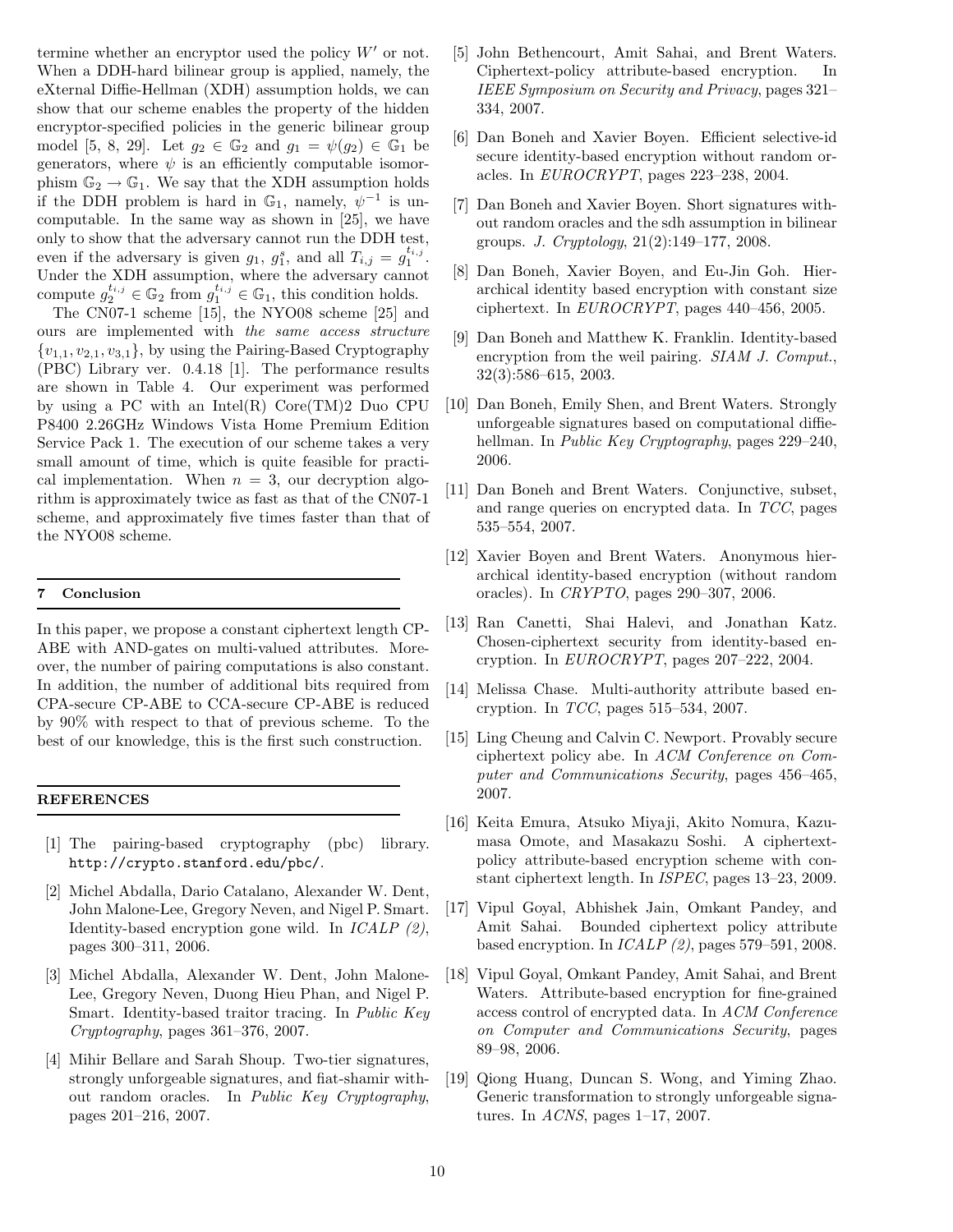- [20] Luan Ibraimi, Qiang Tang, Pieter H. Hartel, and Willem Jonker. Efficient and provable secure ciphertext-policy attribute-based encryption schemes. In *ISPEC*, pages 1–12, 2009.
- [21] Jonathan Katz, Amit Sahai, and Brent Waters. Predicate encryption supporting disjunctions, polynomial equations, and inner products. In *EUROCRYPT*, pages 146–162, 2008.
- [22] Huang Lin, Zhenfu Cao, Xiaohui Liang, and Jun Shao. Secure threshold multi authority attribute based encryption without a central authority. In *IN-DOCRYPT*, pages 426–436, 2008.
- [23] David Lubicz and Thomas Sirvent. Attribute-based broadcast encryption scheme made efficient. In *AFRICACRYPT*, pages 325–342, 2008.
- [24] Atsuko Miyaji, Masaki Nakabayashi, and Shunzo Takano. New explicit conditions of elliptic curve traces for FR-reduction. *IEICE Transactions*, 84- A(5):1234–1243, 2001.
- [25] Takashi Nishide, Kazuki Yoneyama, and Kazuo Ohta. Attribute-based encryption with partially hidden encryptor-specified access structures. In *ACNS*, pages 111–129, 2008.
- [26] Leonid Reyzin and Natan Reyzin. Better than biba: Short one-time signatures with fast signing and verifying. In *ACISP*, pages 144–153, 2002.
- [27] Amit Sahai and Brent Waters. Fuzzy identity-based encryption. In *EUROCRYPT*, pages 457–473, 2005.
- [28] Adi Shamir. How to share a secret. *Commun. ACM*, 22(11):612–613, 1979.
- [29] Victor Shoup. Lower bounds for discrete logarithms and related problems. In *EUROCRYPT*, pages 256– 266, 1997.
- [30] Isamu Teranishi, Takuro Oyama, and Wakaha Ogata. General conversion for obtaining strongly existentially unforgeable signatures. *IEICE Transactions*, 91-A(1):94–106, 2008.
- [31] Brent Waters. Efficient identity-based encryption without random oracles. In *EUROCRYPT*, pages 114–127, 2005. and
- [32] Brent Waters. Ciphertext-policy attribute-based encryption: An expressive, efficient, and provably secure realization. Cryptology ePrint Archive, Report 2008/290, 2008. and

#### **Appendix**

*Proof.* We suppose that the adversary A wins the selective CCA game for CP-ABE with the advantage  $\epsilon$ . Then we can construct an algorithm  $\beta$  that breaks the DBDH assumption with the advantage  $\frac{\epsilon}{2}(1-\frac{N^2}{p})$ , where  $N := \prod_{i=1}^n n_i$  is<br>the number of expressed access structures. The DBDH challenger selects  $a, b, c, z \in_R \mathbb{Z}_p$ ,  $\nu \in_R \{0, 1\}$ , and  $g$ , where  $\langle g \rangle = \mathbb{G}_1$ . If  $\nu = 0$ , then  $Z = e(g, g)^{abc}$ . Otherwise, if  $\nu = 1$ , then  $Z = e(g, g)^z$ . The DBDH challenger gives the DBDH instance  $(g, g^a, g^b, g^c, Z) \in \mathbb{G}_1^4 \times \mathbb{G}_T$  to  $B$  where  $\text{Sink}(g^c, g^a, g^b, g^c, Z) \in \mathbb{F}_1^{\text{inst}}$ B. B runs SigKeyGen, and obtains  $\langle K_{s^*}, K_{v^*} \rangle$ . First, B<br>is given the challenge access structure  $W^*$  from A. Let is given the challenge access structure  $W^*$  from  $\mathcal{A}$ . Let  $W^* = [W_1^*, \dots, W_n^*]$ . B selects  $u \in_R \mathbb{Z}_p^*$ , and sets  $h = g^u$ and  $Y = e(g^a, (g^b)^u) = e(g, h)^{ab}$ . Moreover,  $\beta$  selects  $t'_{i,j} \in_R \mathbb{Z}_p \ (i \in [1,n], j \in [1,n_i])$  and  $u_i \in_R \mathbb{Z}_p \ (i \in [1,2m]),$ <br>and sets  $t_{i,j} = t'$  (in the case where  $v_{i,j} = W^*$ ) and and sets  $t_{i,j} = t'_{i,j}$  (in the case where  $v_{i,j} = W_i^*$ ) and<br> $t_{i,j} = bt'$  (in the case where  $v_{i,j} \neq W_i^*$ ) and computes  $t_{i,j} = bt'_{i,j}$  (in the case where  $v_{i,j} \neq W_i^*$ ), and computes<br>public kays *U*,  $(i \in [1, 2m])$  and *T*,  $(i \in [1, n], i \in [1, n])$ public keys  $U_i$   $(i \in [1, 2m])$  and  $T_{i,j}$   $(i \in [1, n], j \in [1, n_i])$ as follows:

$$
U_i = g^{u_i}
$$

$$
T_{i,j} = g^{t_{i,j}} = \begin{cases} g^{t'_{i,j}} & (v_{i,j} = W_i^*) \\ (g^b)^{t'_{i,j}} & (v_{i,j} \neq W_i^*) \end{cases}
$$

B gives  $PK = (e, g, h, Y, \{T_{i,j}\}_{i \in [1,n], j \in [1,n_i]}, \{U_i\}_{i \in [1,2m]})$ to A. For KeyGen query L, there exists  $v_{i,\ell}$  such that  $v_{i,\ell} = L_i \wedge v_{i,\ell} \neq W_i^*$ , since  $L \not\models W^*$ . Therefore,  $\sum_{v_{i,j}\in L} t_{i,j}$  can be represented as  $\sum_{v_{i,j}\in L} t_{i,j} = T_1 +$ bT<sub>2</sub>, where  $T_1, T_2 \in \mathbb{Z}_p$ . B can compute  $T_1$  and  $T_2$ , since both  $T_1$  and  $T_2$  are represented by the sum of  $t'_{i,j}$ . B chooses  $\beta \in_R \mathbb{Z}_p$ , sets  $r := \frac{\beta - u}{T_2}$ , and computes  $SK_L = ((g^b)^\beta g^{\frac{T_1}{T_2} \beta} (g^a)^{-\frac{T_1 u}{T_2}}, g^{\frac{\beta}{T_2}} (g^a)^{-\frac{u}{T_2}}, \{G^0_i =$  $(g^{\frac{\beta}{T_2}}(g^a)^{-\frac{u}{T_2}})^{u_i}, G_i^1 = (g^{\frac{\beta}{T_2}}(g^a)^{-\frac{u}{T_2}})^{u_{m+i}}\}.$  We show that  $SK_L$  is a valid secret key as follows:

$$
(g^{b})^{\beta} g^{\frac{T_{1}}{T_{2}}\beta} (g^{a})^{-\frac{T_{1}u}{T_{2}}} = g^{uab} \cdot g^{-uab} (g^{b})^{\beta} g^{\frac{T_{1}}{T_{2}}\beta} (g^{a})^{-\frac{T_{1}u}{T_{2}}}
$$
  

$$
= g^{uab} \cdot g^{\frac{T_{1}}{T_{2}}(\beta - ua)} \cdot g^{b(\beta - ua)}
$$
  

$$
= g^{uab} (g^{T_{1}} \cdot g^{bT_{2}})^{\frac{\beta - ua}{T_{2}}}
$$
  

$$
= g^{uab} (g^{T_{1} + bT_{2}})^{\frac{\beta - ua}{T_{2}}}
$$
  

$$
= h^{y} (g^{\sum_{v_{i,j} \in L} t_{i,j}})^{r},
$$

 $g^{\frac{\beta}{T_2}}(g^a)^{-\frac{u}{T_2}}=g^{\frac{\beta-u a}{T_2}}=g^r,$ 

$$
(g^{\frac{\beta}{T_2}}(g^a)^{-\frac{u}{T_2}})^{u_i} = g^{u_i r}
$$

$$
(g^{\frac{\beta}{T_2}}(g^a)^{-\frac{u}{T_2}})^{u_{m+i}} = g^{u_{m+i}r}
$$

If  $T_2 = 0 \mod p$ , then B aborts. If  $T_2 = 0 \mod p$  holds, then there exists L such that  $\sum_{v_{i,j}\in L} t_{i,j} = \sum_{v_{i,j}\in W^*} t_{i,j}$ holds. Therefore, this probability is at most  $\frac{N^2}{p}$ . See Section 4.3 for details. Note that this probability does not tion 4.3 for details. Note that this probability does not

In this Appendix, we give the proof of Theorem 2: